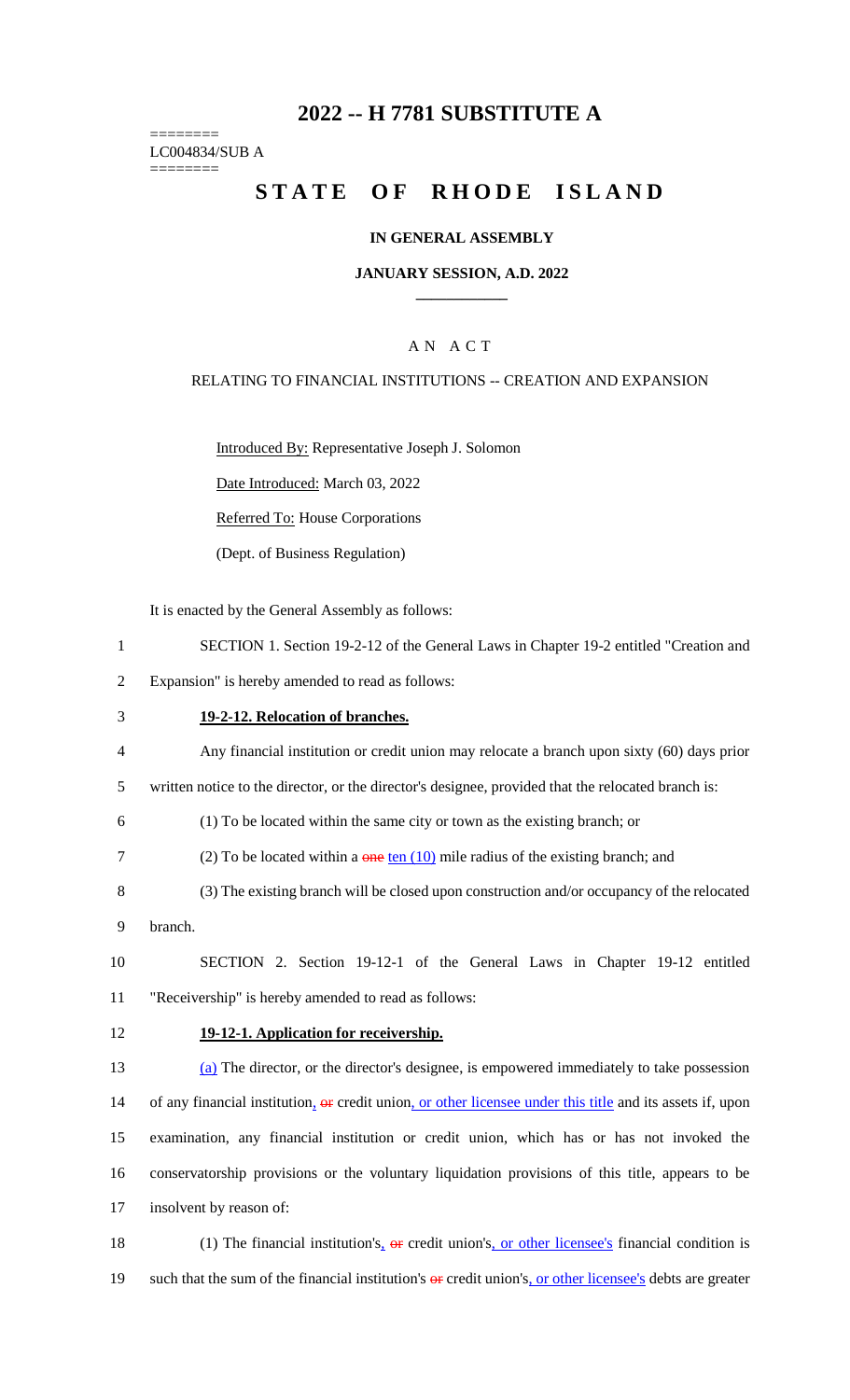1 than all of the financial institution's,  $\Theta$ **r** credit union's, <u>or other licensee's</u> property at a fair valuation, exclusive of property transferred, concealed, or removed with intent to hinder, delay, or defraud 3 the financial institution's<sub><sup>1</sup></sub> or credit union's<sub><sup>1</sup></sub> or other licensee's creditors or because it is generally not paying or is unable to pay its debts as they become due; or

5 (2) The financial institution's<sub><sup>1</sup></sub> or credit union's<sub>1</sub> or other licensee's condition is such as to render the continuance of its business hazardous to the public or to those having funds in its custody; or

8 (3) The financial institution,  $\Theta$  eredit union, or other licensee has failed to maintain adequate deposit insurance as required by this title; or

10 (4) The financial institution,  $\Theta$  eredit union, or other licensee has failed to remedy unsafe or unsound practices in violation of a cease and desist order.

 (b) The director may apply to the superior court for the appointment of the director, or one 13 of the director's deputies as receiver. , or both, or in  $In$  the case when a financial institution's or credit union's deposits are insured by the Federal Deposit Insurance Corporation, the National Credit Union Administration or any other agency or instrumentality of the United States that insures the deposits of the financial institution or credit union, as a receiver or receivers of the financial 17 institution, or credit union, or other licensee, and for the receiver may request an injunction to 18 restrain the financial institution, or credit union, or other licensee under this title, in whole or in part, from further proceeding with its business, and the court shall have jurisdiction in equity of the application.

 SECTION 3. Sections 19-14-1, 19-14-3, 19-14-6, 19-14-10, 19-14-16, 19-14-22, 19-14-24 and 19-14-25 of the General Laws in Chapter 19-14 entitled "Licensed Activities" are hereby amended to read as follows:

**19-14-1. Definitions.**

 Unless otherwise specified, the following terms shall have the following meanings throughout chapters 14, 14.1, 14.2, 14.3, 14.4, 14.6, 14.8, 14.10, and 14.11 of this title:

 (1) "Bona fide employee" shall mean an employee of a licensee who works under the oversight and supervision of the licensee.

 (2) "Check" means any check, draft, money order, personal money order, or other instrument for the transmission or payment of money. For the purposes of check cashing, travelers checks or foreign denomination instruments shall not be considered checks. "Check cashing" means providing currency for checks.

 (3) "Check casher" means a person or entity who or that, for compensation, engages, in whole or in part, in the business of cashing checks.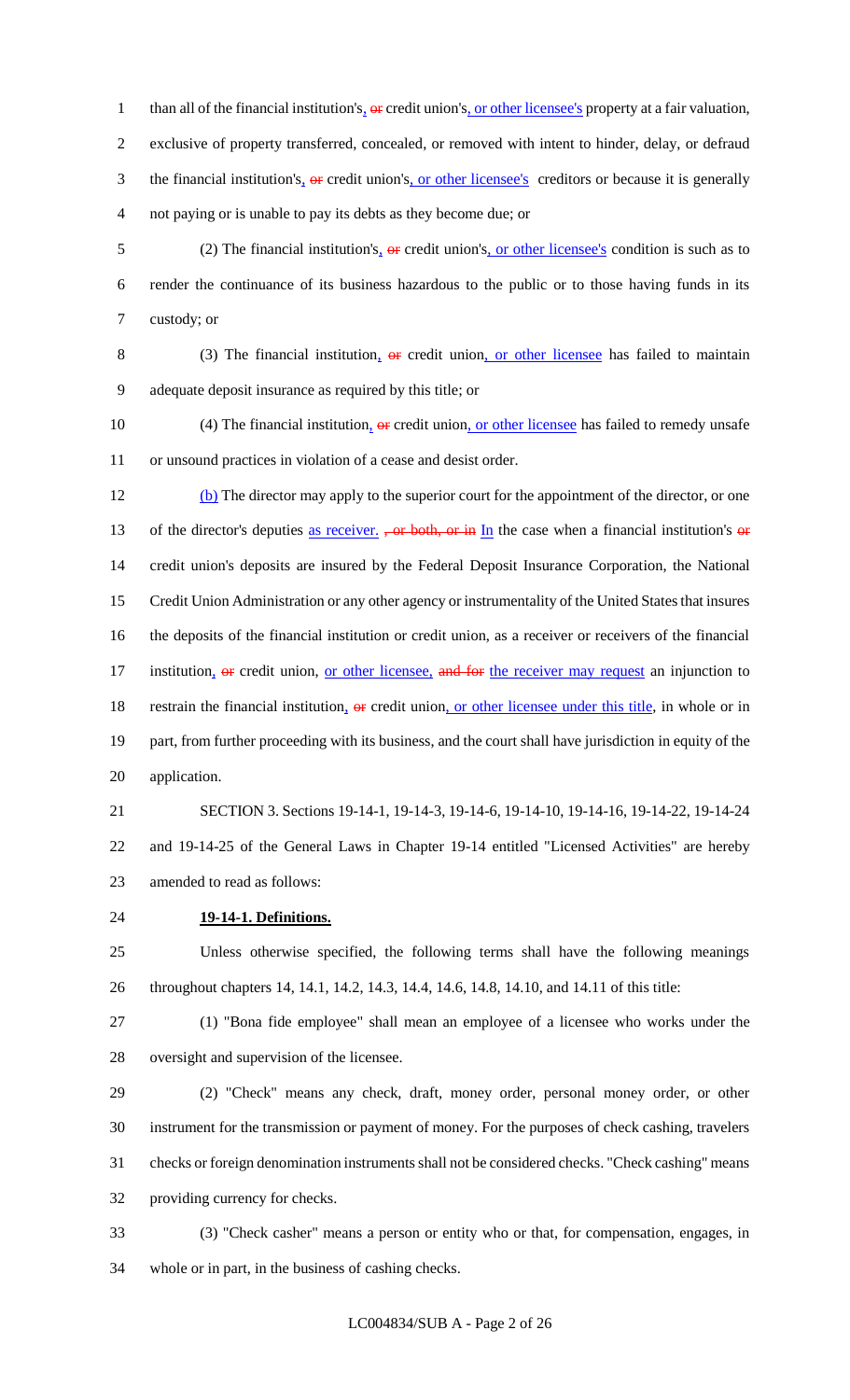(4) "Currency transmission" means engaging in the business of any of the following:

 (i) Sale or issuance of payment instruments or stored value primarily for personal, family, or household purposes; or

 (ii) Receiving money or monetary value for transmission or holding funds incidental to transmission within the United States or to locations abroad by any and all means, including payment instrument, stored value, wire, facsimile, or electronic transfer, primarily for personal, family, or household purposes. This includes maintaining control of virtual currency or transactions in virtual currency on behalf of others.

 (5) "Deferred-deposit transaction" means any transaction, such as those commonly known as "payday loans," "payday advances," or "deferred-presentment loans," in which a cash advance is made to a customer in exchange for the customer's personal check or in exchange for the customer's authorization to debit the customer's deposit account and where the parties agree either that the check will not be cashed or deposited, or that the customer's deposit account will not be debited until a designated future date.

(6) [Deleted by P.L. 2019, ch. 226, § 1 and P.L. 2019, ch. 246, § 1.]

 (7) "Deliver" means to deliver a check to the first person who, in payment for the check, makes, or purports to make, a remittance of, or against, the face amount of the check, whether or not the deliverer also charges a fee in addition to the face amount and whether or not the deliverer signs the check.

 (8) "Insurance premium finance agreement" means an agreement by which an insured, or prospective insured, promises to pay to an insurance premium finance company the amount advanced, or to be advanced, under the agreement to an insurer or to an insurance producer, in payment of a premium, or premiums, on an insurance contract, or contracts, together with interest and a service charge, as authorized and limited by this title.

 (9) "Insurance premium finance company" means a person or entity engaged in the business of making insurance premium finance agreements or acquiring insurance premium finance agreements from other insurance premium finance companies.

 (10)(i) "Lender" means any person who makes or funds a loan within this state with the person's own funds, regardless of whether the person is the nominal mortgagee or creditor on the instrument evidencing the loan;

(ii) A loan is made or funded within this state if any of the following conditions exist:

(A) The loan is secured by real property located in this state;

 (B) An application for a loan is taken by an employee, agent, or representative of the lender within this state;

LC004834/SUB A - Page 3 of 26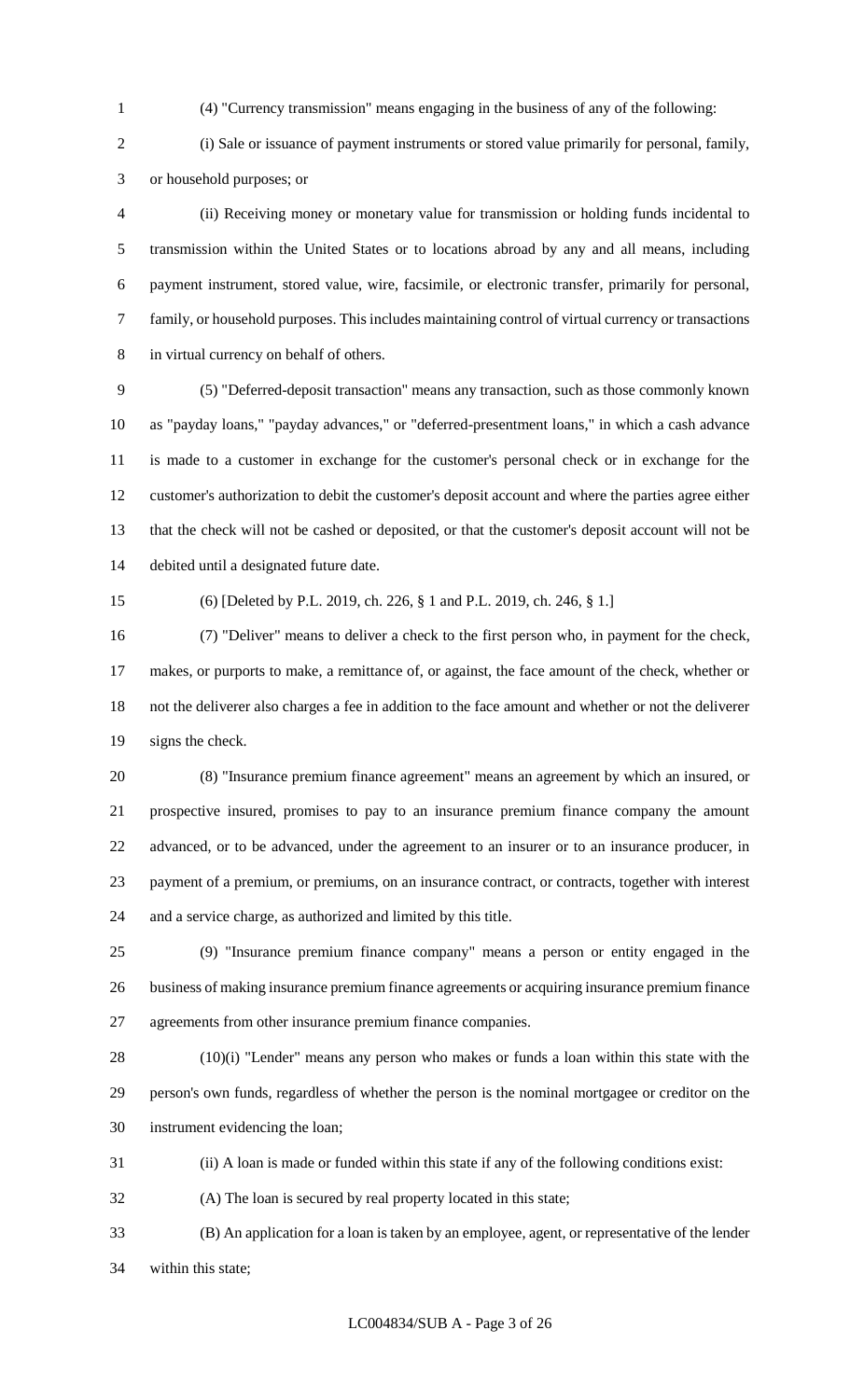(C) The loan closes within this state; (D) A retail installment contract as defined herein is created;  $\overline{(D)(E)}$  The loan solicitation is done by an individual with a physical presence in this state; or  $\overline{(E)(F)}$  The lender maintains an office in this state. (iii) The term "lender" shall also include any person engaged in a transaction whereby the person makes or funds a loan within this state using the proceeds of an advance under a line of credit over which proceeds the person has dominion and control and for the repayment of which the person is unconditionally liable. This transaction is not a table-funding transaction. A person is deemed to have dominion and control over the proceeds of an advance under a line of credit used to fund a loan regardless of whether: (A) The person may, contemporaneously with, or shortly following, the funding of the loan, assign or deliver to the line of credit lender one or more loans funded by the proceeds of an advance to the person under the line of credit; (B) The proceeds of an advance are delivered directly to the settlement agent by the line- of-credit lender, unless the settlement agent is the agent of the line-of-credit lender; (C) One or more loans funded by the proceeds of an advance under the line of credit is purchased by the line-of-credit lender; or (D) Under the circumstances, as set forth in regulations adopted by the director, or the director's designee, pursuant to this chapter. (11) "Licensee" means any person licensed under this chapter. (12) "Loan" means any advance of money or credit including, but not limited to: 23 (i) Loans secured by mortgages; (ii) Insurance premium finance agreements; (iii) The purchase or acquisition of retail installment contracts or advances to the holders of those contracts; (iv) Educational loans; (v) Any other advance of money; or (vi) Any transaction, such as those commonly known as "payday loans," "payday advances," or "deferred-presentment loans," in which a cash advance is made to a customer in exchange for the customer's personal check, or in exchange for the customer's authorization to debit the customer's deposit account, and where the parties agree either, that the check will not be cashed or deposited, or that customer's deposit account will not be debited, until a designated future date. (13) "Loan broker" means any person or entity who or that, for compensation or gain, or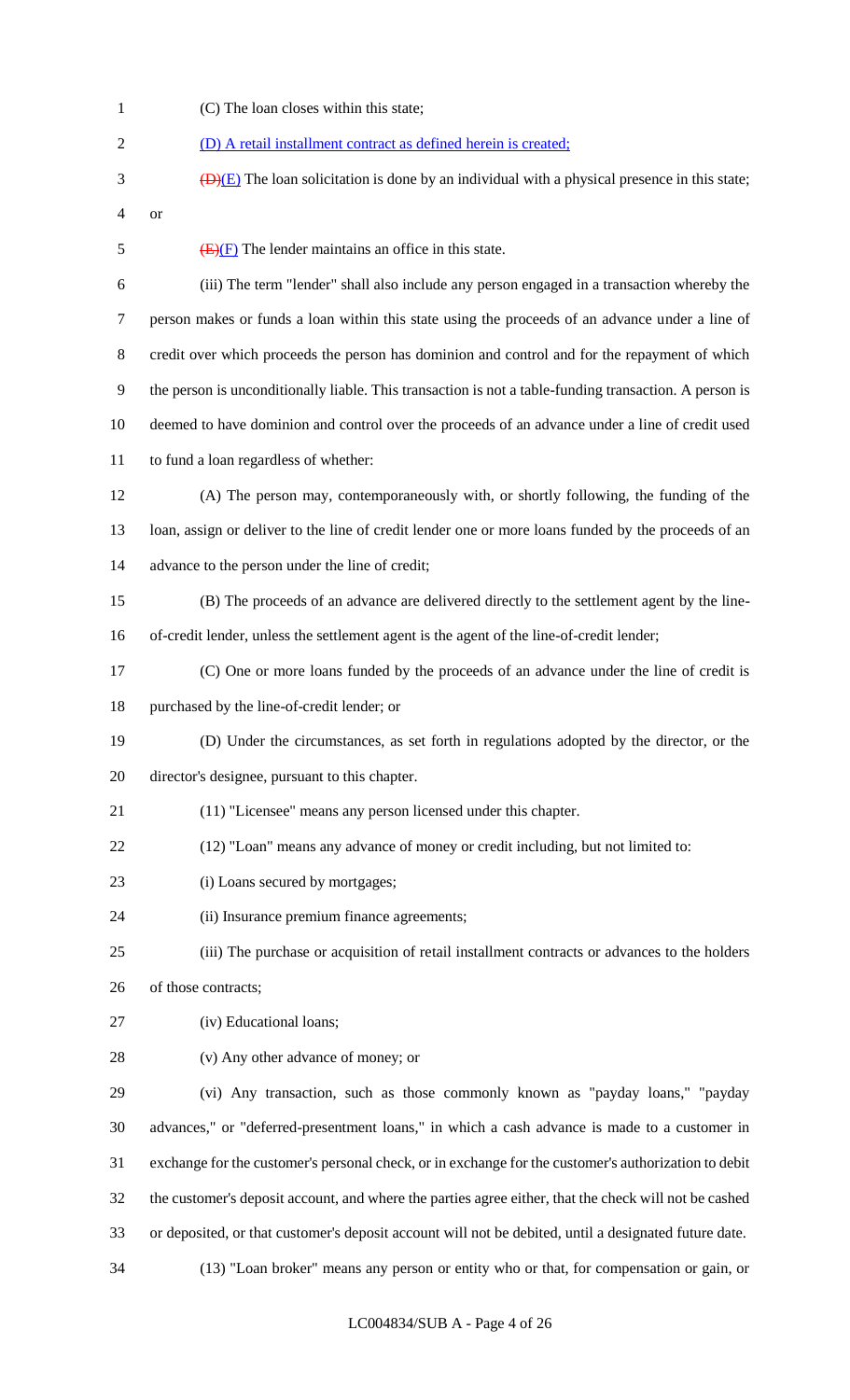in the expectation of compensation or gain, either directly or indirectly, solicits, processes, negotiates, places, or sells a loan within this state for others in the primary market, or offers to do so. A loan broker shall also mean any person who is the nominal mortgagee or creditor in a table-funding transaction. A loan is brokered within this state if any of the following conditions exist:

- (i) The loan is secured by real property located in this state;
- (ii) An application for a loan is taken or received by an employee, agent, or representative of the loan broker within this state;
- 

(iii) The loan closes within this state;

 (iv) The loan solicitation is done by an individual with a physical presence in this state; or (v) The loan broker maintains an office in this state.

 (14) "Loan-closing services" means providing title services, including title searches, title examinations, abstract preparation, insurability determinations, and the issuance of title commitments and title insurance policies, conducting loan closings, and preparation of loan-closing documents when performed by, or under the supervision of, a licensed attorney, licensed title agency, or licensed title insurance company.

16 (15) "Loan solicitation" shall mean an effectuation, procurement, delivery and offer, and 17 or advertisement of a loan. Loan solicitation also includes providing or accepting loan applications and assisting persons in completing loan applications and/or advising, conferring, or informing anyone regarding the benefits, terms and/or conditions of a loan product or service. Loan solicitation does not include loan processing or loan underwriting as defined in this section. Loan solicitation does not include telemarketing that is defined, for purposes of this section, to mean contacting a person by telephone with the intention of collecting such person's name, address, and telephone number for the sole purpose of allowing a mortgage loan originator to fulfill a loan inquiry.

 (16) "Loan underwriting" shall mean a loan process that involves the analysis of risk with respect to the decision whether to make a loan to a loan applicant based on credit, employment, assets, and other factors, including evaluating a loan applicant against a lender's various lending criteria for creditworthiness, making a determination for the lender as to whether the applicant meets the lender's pre-established credit standards, and/or making a recommendation regarding loan approval.

 (17) "Monetary value" means a medium of exchange, whether or not redeemable in fiat currency.

 (18) "Mortgage loan" means a loan secured in whole, or in part, by real property located in this state.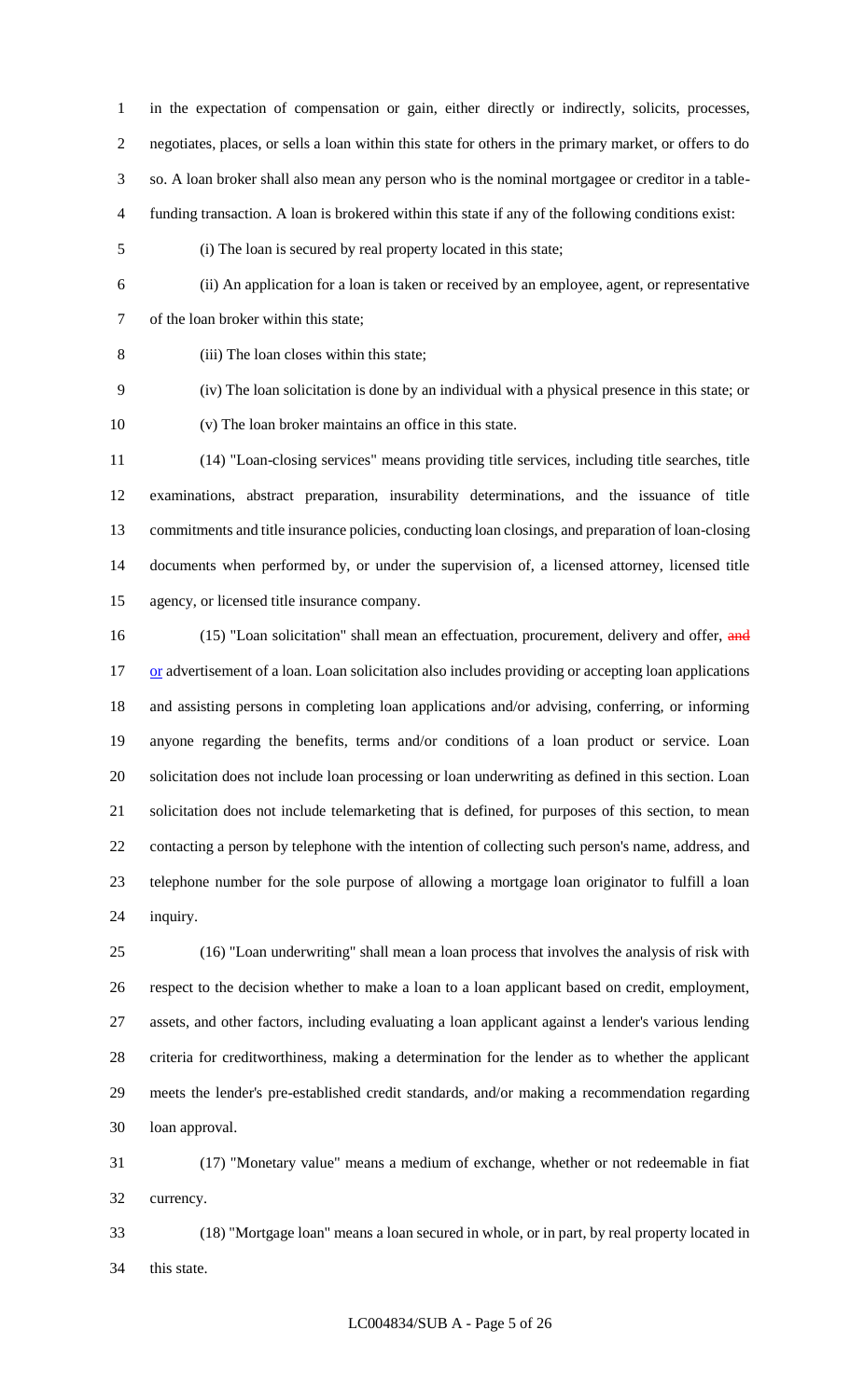(19) "Mortgage loan originator" has the same meaning set forth in § 19-14.10-3(6).

 (20) "Nationwide Multistate Licensing System" means a system involving more than one state, the District of Columbia, or the Commonwealth of Puerto Rico and that is established to facilitate the sharing of regulatory information and the licensing, application, reporting, and payment processes, by electronic or other means, for mortgage lenders and loan brokers and other licensees required to be licensed under this chapter.

 (21) "Natural person employee" shall mean any natural person performing services as a 8 bona fide employee for a person or entity licensed under § 19-14-1 et seq., in return for a salary, wage, or other consideration, where such salary, wage, or consideration is reported by the licensee on a federal form W-2 payroll record. The term does not include any natural person or business entity performing services for a person licensed under the provisions of Rhode Island general laws in return for a salary, wage, or other consideration, where such salary, wage, or consideration is reported by the licensee on a federal form 1099.

 (22) "Negative equity" means the difference between the value of an asset and the outstanding portion of the loan taken out to pay for the asset, when the latter exceeds the former amount.

 (23) "Negotiates" shall mean, with respect to a loan, to confer directly with, or offer advice directly to, a loan applicant or prospective loan applicant for a loan product or service concerning any of the substantive benefits, terms, or conditions of the loan product or service.

 (24) "Nonprofit organization" means a corporation qualifying as a 26 U.S.C. § 501(c)(3) nonprofit organization, in the operation of which no member, director, officer, partner, employee, agent, or other affiliated person profits financially other than receiving reasonable salaries if applicable.

 (25) "Operating subsidiary" shall mean a majority-owned subsidiary of a financial institution or banking institution that engages only in activities permitted by the parent financial institution or banking institution.

 (26) "Oversight and supervision of the licensee" shall mean that the licensee provides 28 training to the employee, sets the employee's hours of work, and provides the employee with the 29 equipment and physical premises required to perform the employee's duties and supervises the services provided by the employee to the licensee.

 (27) "Personal money order" means any instrument for the transmission or payment of money in relation to which the purchaser or remitter appoints, or purports to appoint, the seller as his or her agent for the receipt, transmission, or handling of money, whether the instrument is signed by the seller, or by the purchaser, or remitter, or some other person.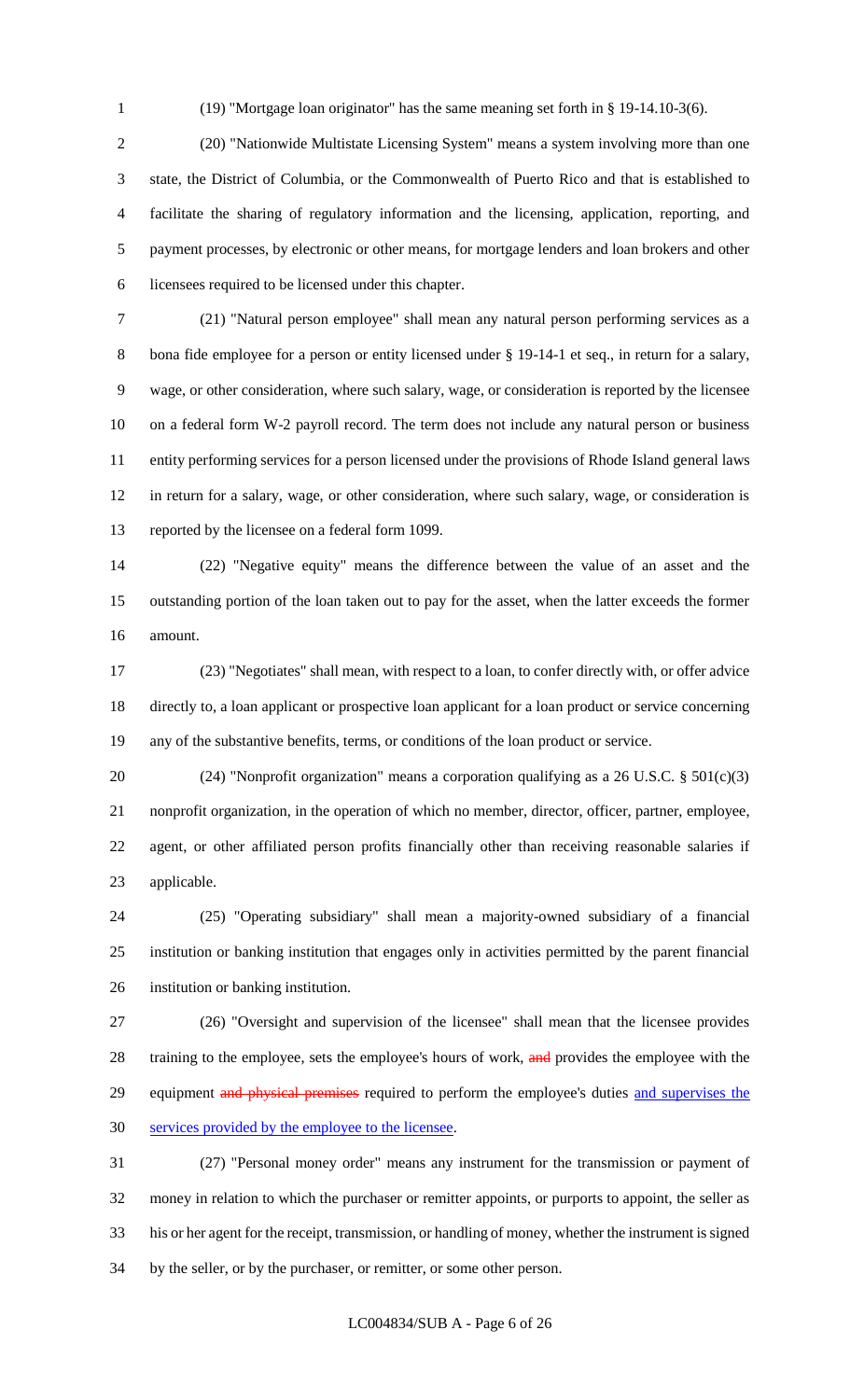(28) "Primary market" means the market in which loans are made to borrowers by lenders,

whether or not through a loan broker or other conduit.

 (29) "Principal owner" means any person or entity who or that owns, controls, votes, or has a beneficial interest in, directly or indirectly, ten percent (10%) or more of the outstanding capital stock and/or equity interest of a licensee.

- (30) "Processes" shall mean, with respect to a loan, any of a series of acts or functions, including the preparation of a loan application and supporting documents, performed by a person 8 that leads to, or results in, the acceptance, approval, denial, and/or withdrawal of a loan application, including, without limitation, the rendering of services, including loan underwriting, obtaining verifications, credit reports or appraisals, communicating with the applicant and/or the lender or loan broker, and/or other loan processing and origination services, for consideration by a lender or 12 loan broker. Loan processing does not include the following:
- 

13 (i) Providing loan closing services;

(ii) Rendering of credit reports by an authorized credit reporting agency; and

(iii) Rendering of appraisal services.

 (31) "Provisional employee" means a natural person who, pursuant to a written agreement between the natural person and a wholly owned subsidiary of a financial holding company, as defined in the Bank Holding Company Act of 1956 (12 U.S.C. § 1841 et seq.), as amended, a bank- holding company, savings-bank-holding company, or thrift-holding company, is an exclusive agent for the subsidiary with respect to mortgage loan originations and the subsidiary: (a) Holds a valid loan broker's license; and (b) Enters into a written agreement with the director, or the director's designee, to include:

 (i) An "undertaking of accountability," in a form prescribed by the director, or the director's designee, for all of the subsidiary's exclusive agents to include full-and-direct financial and regulatory responsibility for the mortgage loan originator activities of each exclusive agent as if said exclusive agent were an employee of the subsidiary;

 (ii) A business plan, to be approved by the director, or the director's designee, for the education of the exclusive agents, the handling of consumer complaints related to the exclusive agents, and the supervision of the mortgage loan origination activities of the exclusive agents; and (iii) A restriction of the exclusive agents' mortgage loan originators' activities to loans to be made only by the subsidiary's affiliated bank.

 (32) "Remote location" means a location meeting the requirements of § 19-14-25(b) at which an employee of a licensee may provide services for the licensee notwithstanding that such location differs from the place of business named in the license or a branch certificate issued to the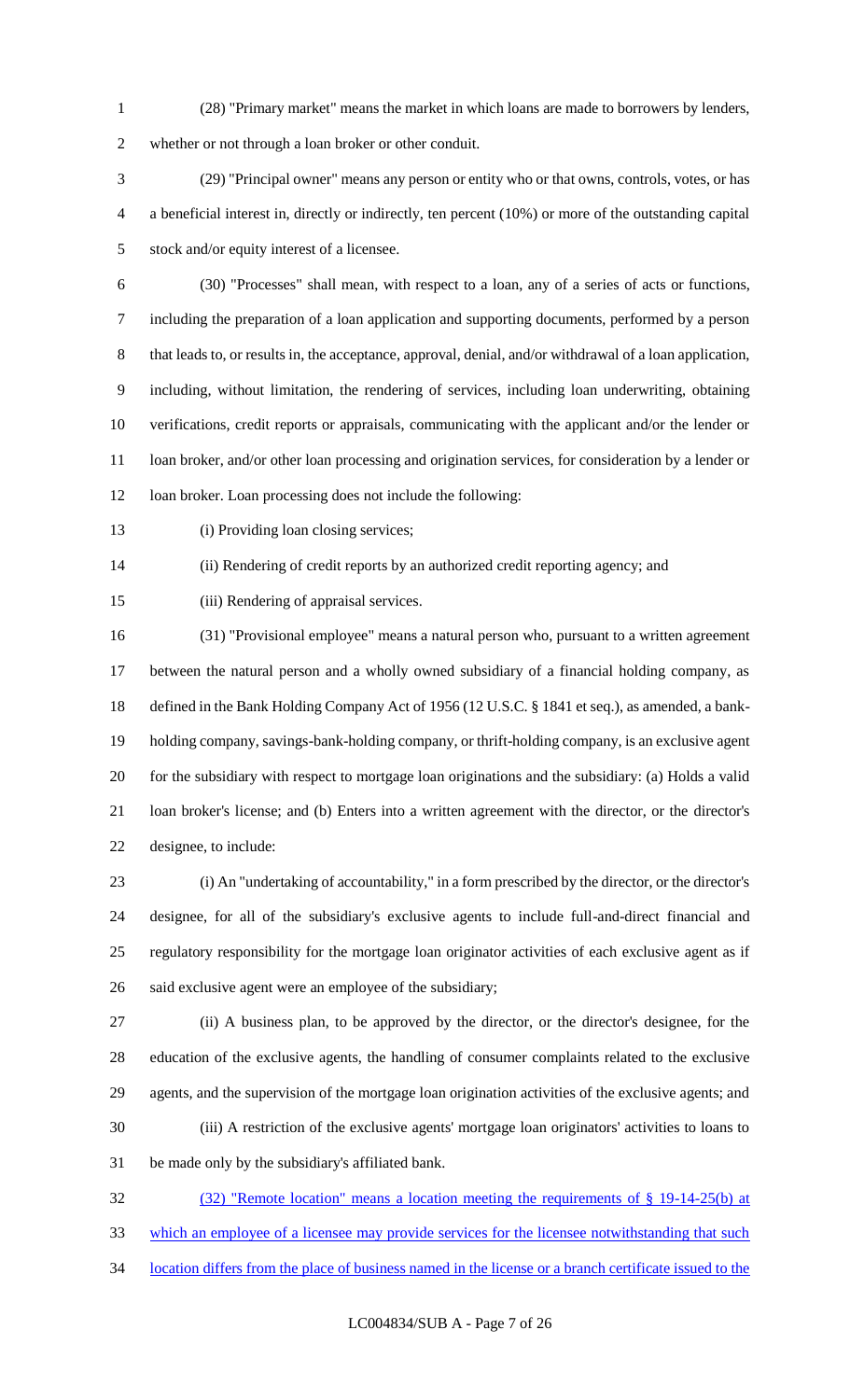1 licensee.

 (33) "Retail installment contract" means any security agreement negotiated or executed in this state, or under the laws of this state, including, but not limited to, any agreement in the nature of a mortgage, conditional sale contract, or any other agreement whether or not evidenced by any 5 written instrument to pay the retail purchase price of goods, or any part thereof, in installments over any period of time and pursuant to which any security interest is retained or taken by the retail seller for the payment of the purchase price, or any part thereof, of the retail installment contract.  $(32)(34)$  "Sell" means to sell, to issue, or to deliver a check. (33)(35) "Servicing" means receiving a scheduled, periodic payment from a borrower, pursuant to the terms of a loan, including amounts for escrow accounts, and making the payments to the owner of the loan or other third party of principal and interest and other payments with respect to the amounts received from the borrower as may be required pursuant to the terms of the servicing 13 loan documents or servicing contract. In the case of a home equity conversion mortgage or a reverse mortgage, servicing includes making payment to the borrower. (34)(36) "Simple interest" means interest computed on the principal balance outstanding immediately prior to a payment for one plus the actual number of days between payments made on a loan over the life of a loan. 18 (35)(37) "Small loan" means a loan of less than five thousand dollars (\$5,000), not secured by real estate, made pursuant to the provisions of chapter 14.2 of this title.  $\left(\frac{36}{38}\right)$  "Small-loan lender" means a lender engaged in the business of making small loans within this state.  $\frac{(37)(39)}{22}$  "Stored value" means monetary value representing a claim against the issuer that is stored on an electronic or digital medium and is evidenced by an electronic or digital record, and that is intended and accepted for use as a means of redemption for money or monetary value or payment for goods or services. The term does not include stored value that is redeemable by the issuer exclusively in goods or services; stored value that is redeemable exclusively in goods or services limited to transactions involving a defined merchant or location or set of locations, such as a specific retailer or retail chain, college campus, or program points, miles, or other units issued in connection with a customer affinity or rewards program, even if there is a secondary market for the stored value. (38)(40) "Table-funding transaction" means a transaction in which there is a contemporaneous advance of funds by a lender and an assignment by the mortgagee or creditor of

the loan to the lender.

34 (39)(41) "Third-party loan servicer" means a person or entity who or that, directly or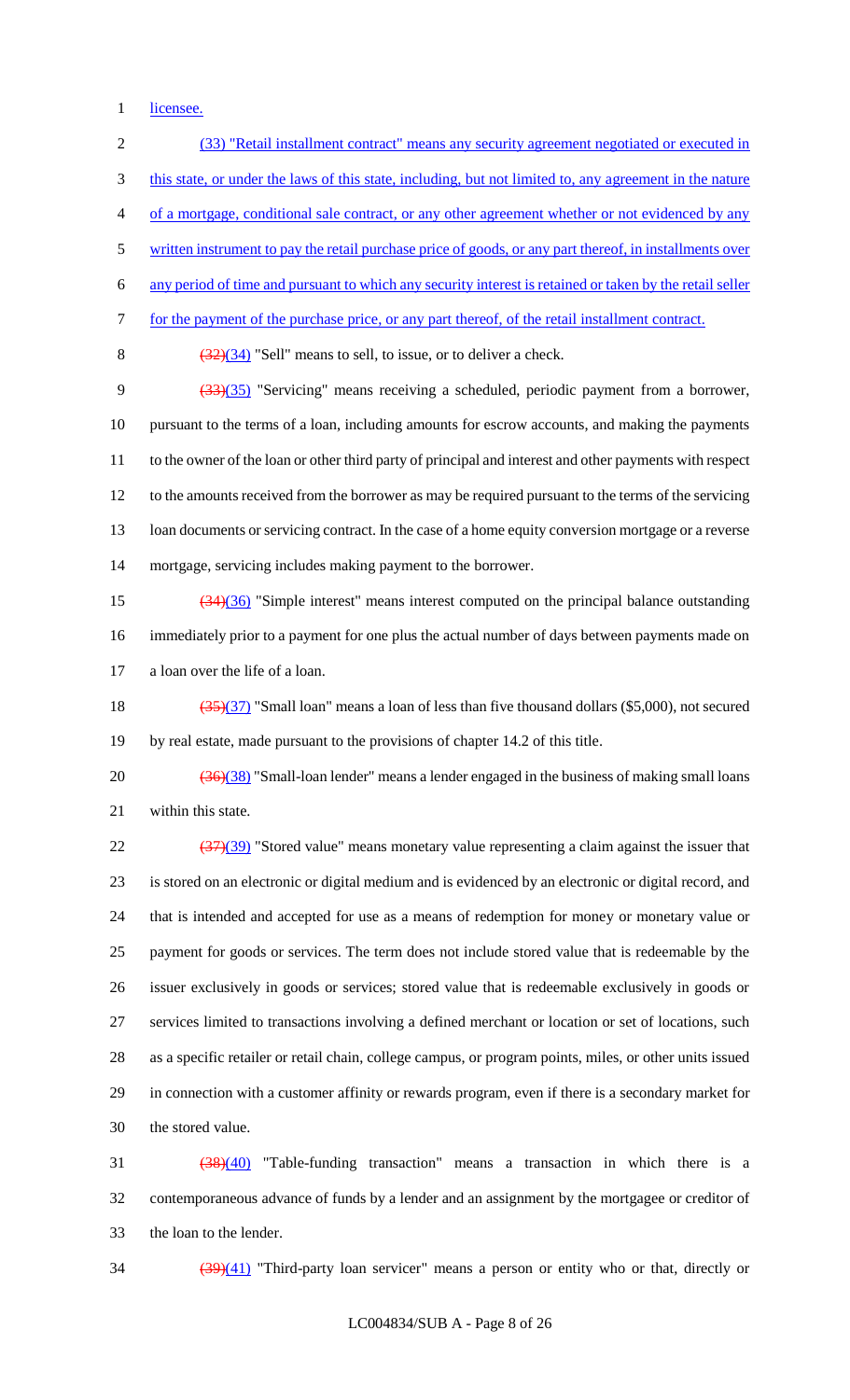indirectly, engages in the business of servicing a loan secured by residential real estate located in Rhode Island, for a personal, family, or household purpose, owed or due, or asserted to be owed or due, another, or a person or entity that owns the servicing rights to a loan secured by residential real estate located in Rhode Island whether or not that owner services the loan themselves or contracts with another person or entity for the servicing.  $\left(\frac{(40)(42)}{ } \right)$  "Virtual currency": (i) Means a digital representation of value that: (A) Is used as a medium of exchange, unit of account, or store of value; and (B) Is not legal tender, whether or not denominated in legal tender; and (ii) Does not include: (A) A transaction in which a merchant grants, as part of an affinity or rewards program, value that cannot be taken from or exchanged with the merchant for legal tender, bank credit, or virtual currency; (B) A digital representation of value issued by or on behalf of a publisher and used solely within an online game, game platform, or family of games sold by the same publisher or offered on the same game platform; (C) Native digital token used in a proprietary blockchain service platform; or (D) A gift certificate; store gift card; general-use prepaid card; or loyalty, award, or promotional gift card, as these terms are defined in federal Regulation E, 12 C.F.R. 1005.20(a), without giving effect to any exception as specified in 31 C.F.R. 1010.100(kkk) or any card, code or device, or other device that can add funds to those products. (41)(43) "Writing" means hard-copy writing or electronic writing that meets the requirements of § 42-127.1-2(7). **19-14-3. Application for license.** (a) The application for a license shall be in the form prescribed by the director and shall contain the name and address or addresses where the business of the applicant is located and if the applicant is a partnership, association, corporation, or other form of business organization, the names and addresses of each member, director, and principal officer thereof or any individual acting in the capacity of the manager of an office location. Such application shall also include a

description of the activities of the applicant, in such detail and for such periods as the director may

 require, as well as such further information as the director may require. The director may require a background investigation of each applicant for a license by means of fingerprint checks pursuant

to §§ 19-14-7 and 42-14-14, utilizing the Federal Bureau of Investigation, or other agency as

determined by the director for state and national criminal history record checks. If the applicant is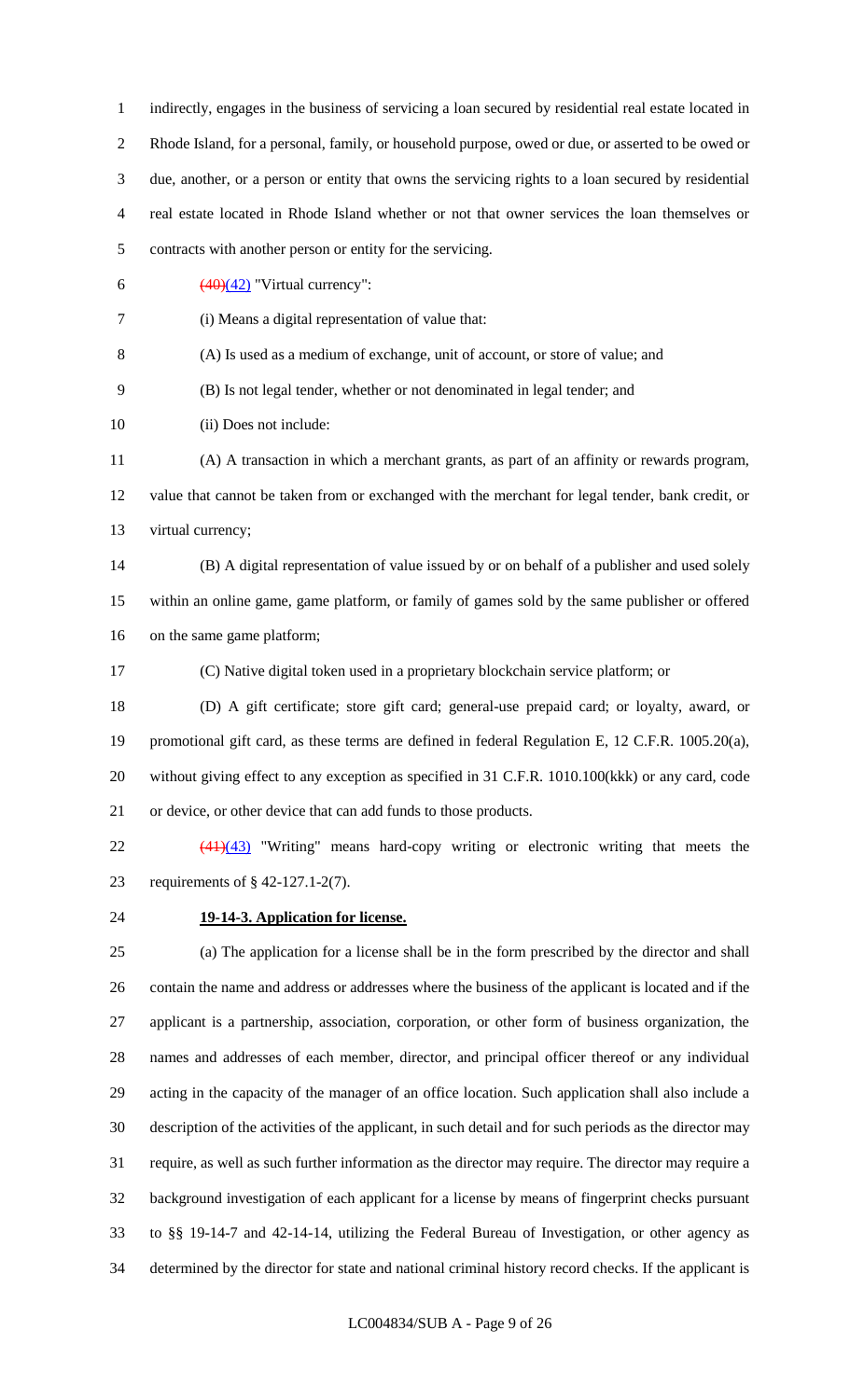a partnership, association, corporation, or other form of business organization, the director may require a background investigation by means of fingerprint checks on each member, director, trustee, or principal officer of such applicant and any individual acting in the capacity of the manager of an office location. The director will determine by rule those items of information appearing on a criminal records check that will constitute disqualifying information and therefore render the applicant ineligible for licensing under this chapter in accordance with the provisions of 7 § 19-14-7. Receipt of criminal history record information by a private entity is prohibited. Each application for a license shall be accompanied by an investigation fee. The applicant at the time of 9 making application shall pay to the director, or the director's designee, department a fee equal to 10 the annual license fee as provided in this chapter and the sum of one half  $(½)$  of the annual license 11 fee as a fee for investigating the application. If the application for license is approved, the applicant 12 shall pay a fee equal to the annual license fee as provided in this chapter. The license shall be continuous and the license fee shall cover the period through December 31 of each year. The annual license fee for any application approved after November 1 of any given year shall satisfy the annual license fee requirement through the end of the next succeeding calendar year ending December 31. The director, or the director's designee, is authorized to participate in a multi-state licensing system for licensees. The director may establish requirements for participation by an applicant for a license or a person licensed under this chapter. Any such requirements that may be established by the director shall be published on the website of the department of business regulation. Upon implementation, participation by an applicant for a license or by a person licensed under the provisions of this chapter shall be mandatory. The applicant may be required to an additional fee for a license or other participation in such multi-state licensing system.

- (b) [Reserved].
- (c) [Reserved].

 (d) Any license issued under the provisions of former § 5-66-2 shall remain in full force and effect until its expiration and shall be subject to the provisions of this chapter.

 (e) An applicant for issuance of a mortgage loan originator license shall file with the director, or the director's designee, evidence acceptable to the director, or the director's designee, that said applicant has complied with the provisions of §§ 19-14.10-5, 19-14.10-7 and 19-14.10-8.

**19-14-6. Bond of applicant.**

 (a) An applicant for any license shall file with the director, or the director's designee, a bond to be approved by him or her in which the applicant shall be the obligor.

- (b) The amount of the bond shall be as follows:
- (1) Small-loan lenders, the sum of ten thousand dollars (\$10,000);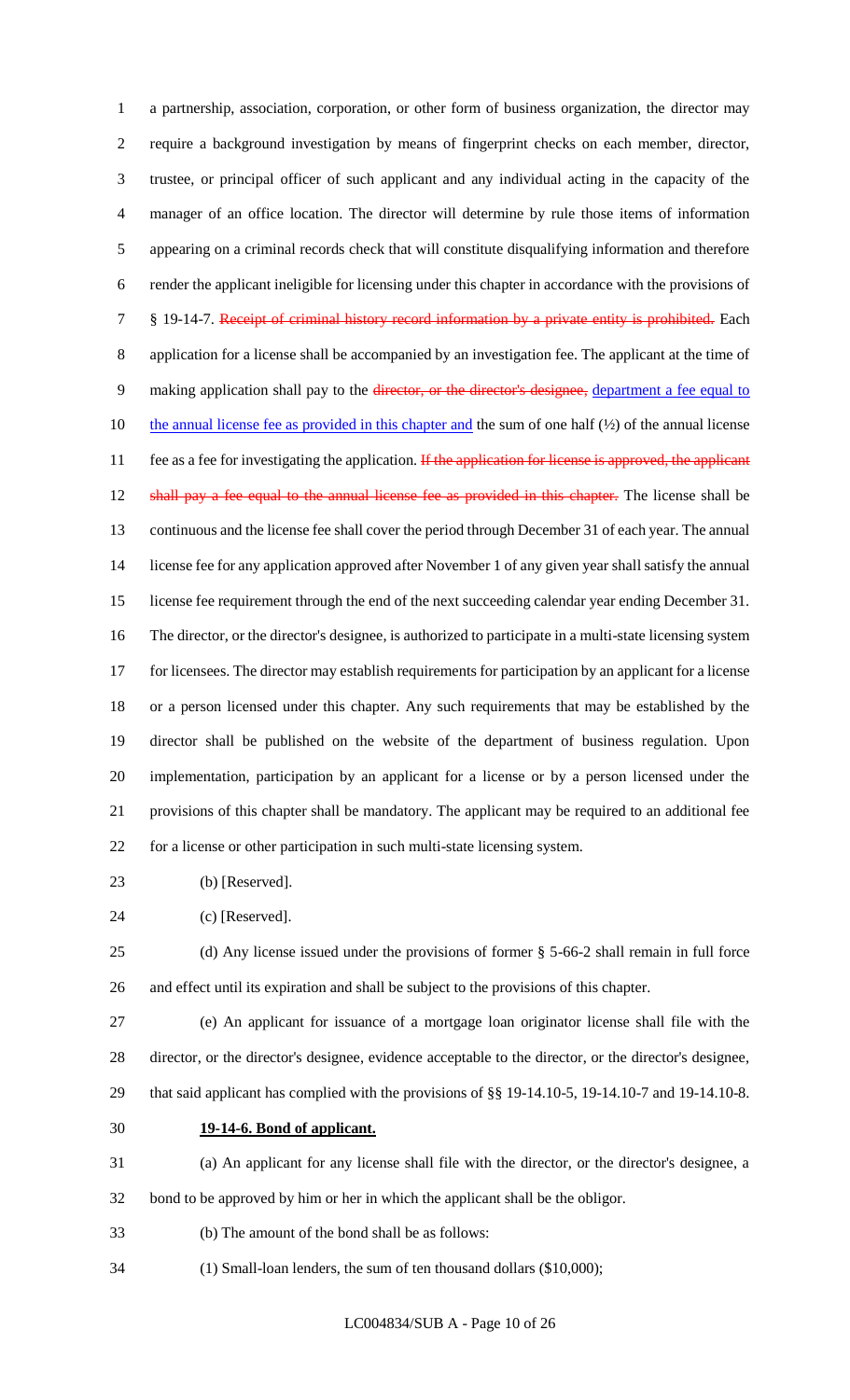(2) Loan brokers, the sum of twenty thousand dollars (\$20,000);

 (3) Lenders, the sum of fifty thousand dollars (\$50,000); (4) Currency transmission licensees, the sum of fifty thousand dollars (\$50,000). If a currency transmission licensee shows that a surety bond is not generally available in this state at a 5 commercially reasonable cost, the department may accept an alternative form of security; (5) Check-cashing licensees who accept checks for collection with deferred payment or 7 deferred deposit, the sum of fifty thousand dollars (\$50,000) subject to a maximum of one hundred and fifty thousand dollars (\$150,000) when aggregated with agent locations; (6) [Deleted by P.L. 2019, ch. 226, § 1 and P.L. 2019, ch. 246, § 1.] (7) [Deleted by P.L. 2019, ch. 226, § 1 and P.L. 2019, ch. 246, § 1.] (8) Each debt-management services registrant, the amount provided in § 19-14.8-13; (9) Each third-party loan servicer, the sum of fifty thousand dollars (\$50,000); or 13 (10) If a currency transmission licensee shows that a surety bond is not generally available 14 in this state at a commercially reasonable cost, the department may accept an alternative form of 15 security. Each debt collector, the sum of fifty thousand dollars (\$50,000). (c) The bond shall run to the state for the use of the state and of any person who may have cause of action against the obligor of the bond under the provisions of this title. The bond shall be perpetual and shall be conditioned upon the obligor faithfully conforming to, and abiding by, the provisions of this title and of all rules and regulations lawfully made, and the obligor will pay to the state and to any person any and all money that may become due or owing to the state or to the person from the obligor under, and by virtue of, the provisions of this title. (d) [Deleted by P.L. 2019, ch. 226, § 1 and P.L. 2019, ch. 246, § 1.]

 (e) The bond shall remain in force and effect until the surety is released from liability by the director, or the director's designee, or until the bond is cancelled by the surety. The surety may cancel the bond and be released from further liability under the bond upon receipt by the director, or the director's designee, of notice in a manner satisfactory to the director, including, but not limited to, for documentation purpose of the cancellation of the bond at least thirty (30) days in advance of the cancellation of the bond. The cancellation shall not affect any liability incurred or accrued under the bond before the termination of the thirty-day (30) period.

 (f) Upon receipt of any notice of cancellation, the director may provide notice to the licensee requiring reinstatement or replacement of the bond. Unless the bond is reinstated by the surety, or a satisfactory replacement bond is filed with the director prior to the cancellation of the original bond, the license shall be suspended. The licensee will be provided notice of the suspension and may request a hearing within thirty (30) days. If the licensee does not request a hearing, the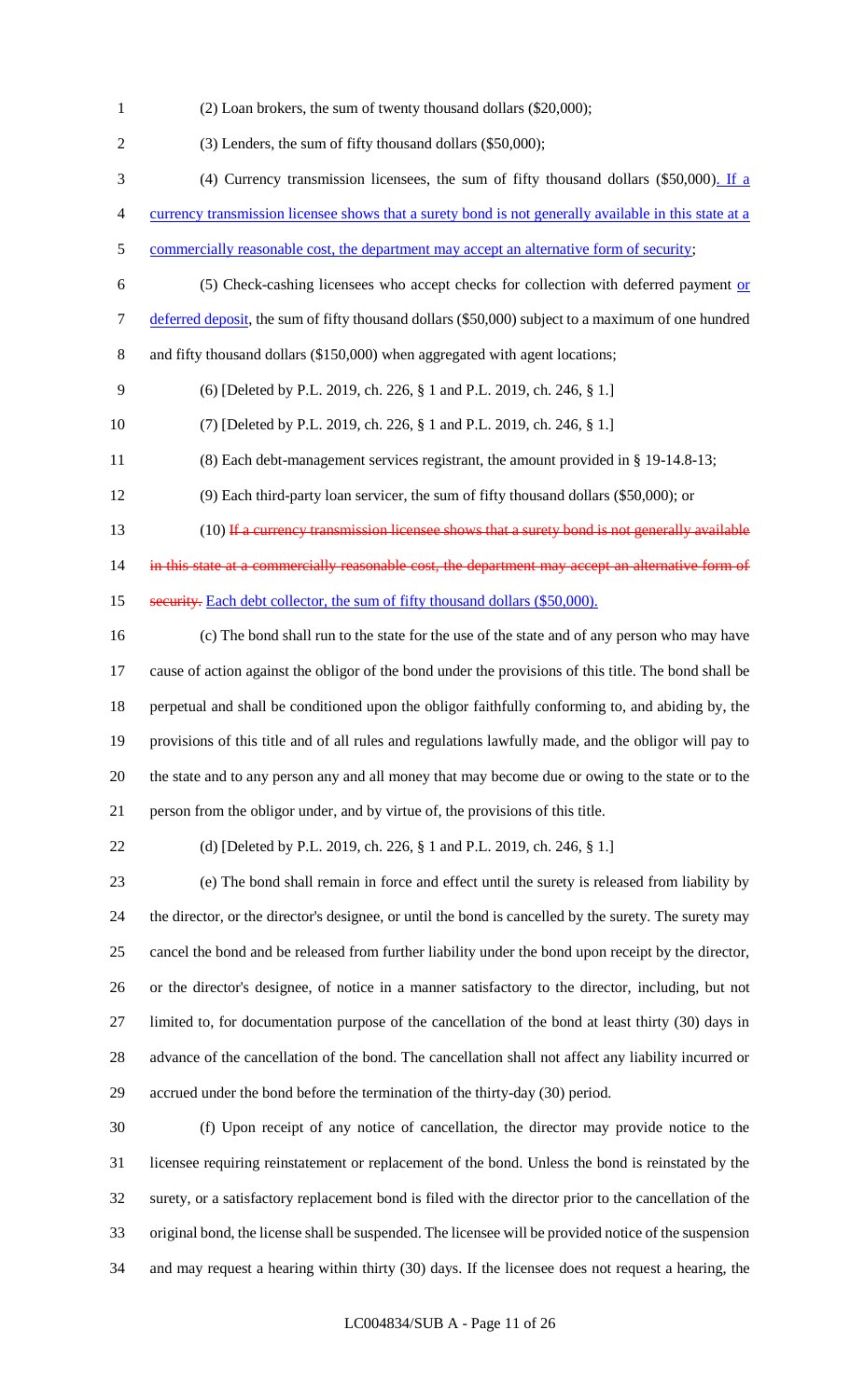1 director, or director's designee, shall issue an order revoking the license for failure to comply with

2 this section.

### 3 **19-14-10. Attorney for service of process Agent for service of process.**

4 (a) Every licensee shall appoint, and thereafter maintain, in this state a resident attorney 5 agent with authority to accept process for the licensee in this state, including the process of 6 garnishment.

7 (1) The appointment shall be filed with the director, or the director's designee, in whatever 8 format he or she directs electronically through the Nationwide Multistate Licensing System. The 9 power of attorney designation of an agent shall provide all contact information, including the 10 business address, street and number, if any, of the resident attorney agent. Thereafter, if the resident 11 attorney agent changes his or her business address or other contact information, he or she the 12 licensee shall, within ten (10) days after any change, file in the office of the director, or the director's 13 designee, electronically through the Nationwide Multistate Licensing System notice of the change 14 setting forth the **attorney's** agent's current business address or other contact information.

15 (2) If the resident attorney agent dies, resigns, or leaves the state, the licensee shall make a 16 new appointment and file the power of attorney in the office of the director, or the director's 17 designee new appointment electronically through the Nationwide Multistate Licensing System. The 18 power of attorney original designation shall not be revoked until this power of attorney new 19 appointment shall have been given to some other competent person resident in this state and filed 20 with the director, or the director's designee department.

21 (3) Service of process upon the resident attorney agent shall be deemed sufficient service 22 upon the licensee.

23 (4) Any licensee who fails to appoint a resident attorney agent and file the power of attorney 24 in the office of the director, or the director's designee, as above provided for appointment 25 electronically through the Nationwide Multistate Licensing System, or fails to replace a resident 26 attorney agent for a period of thirty (30) days from vacancy, shall be liable for a penalty not 27 exceeding five hundred dollars (\$500) and shall be subject to suspension or revocation of the 28 license.

29 (5) Upon the filing of any power of attorney appointment required by this section, a fee of 30 twenty-five dollars (\$25.00) shall be paid to the director for the use of the state.

31 (6) Any licensee that is a corporation and complies with the provisions of chapter 1.2 of 32 title 7 is exempt from the power of attorney filing requirements of this section. Any licensee that is 33 a limited partnership or limited liability company and complies with the provisions of chapters 13 34 and 16 of title 7 is exempt from the **power of attorney** requirements of this section.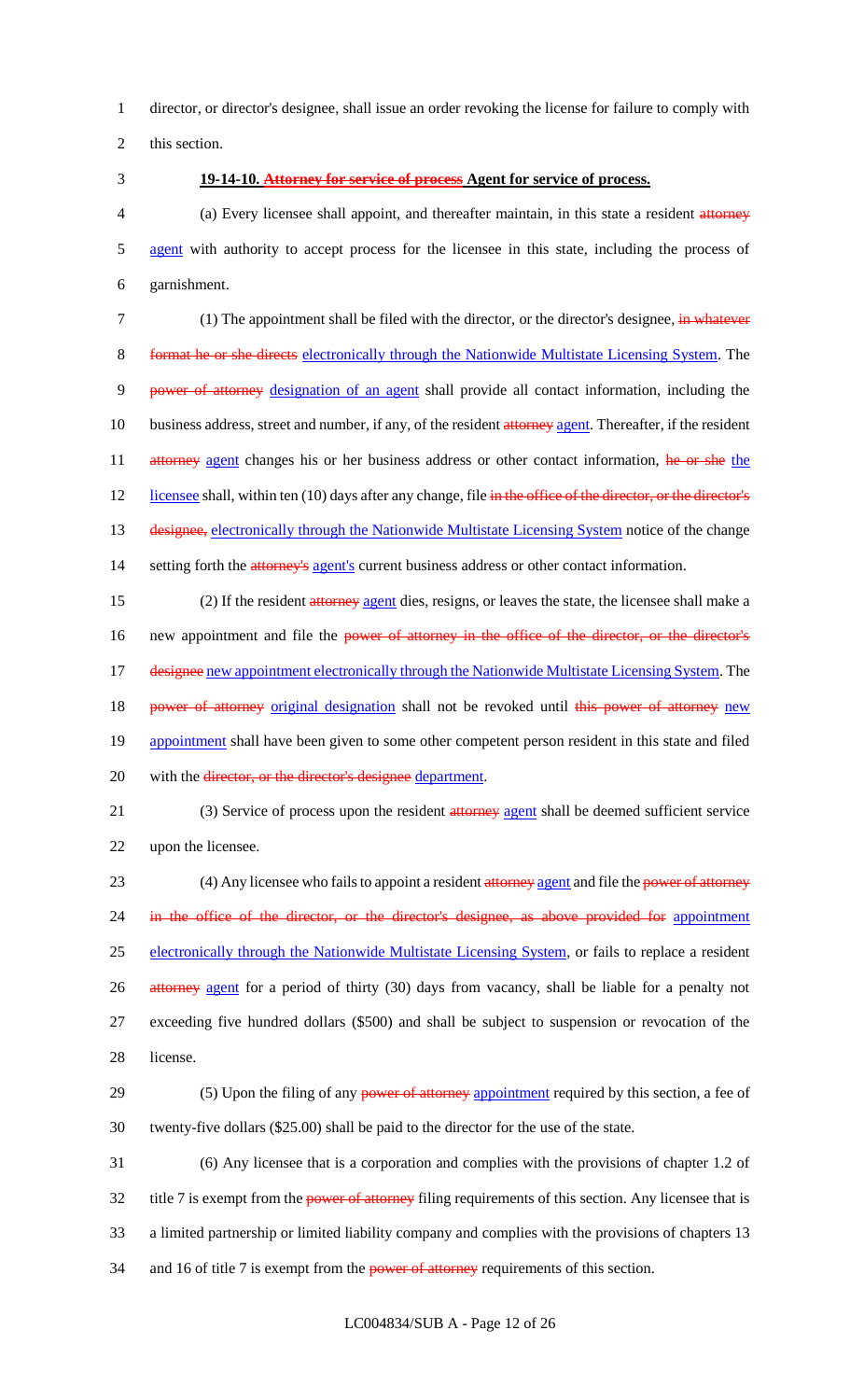(b) Any process, including the process of garnishment, may be served upon the director, or 2 the director's designee, as agent of the licensee in the event that no resident attorney agent can be found upon whom service can be made, or in the event that the licensee has failed to designate a 4 resident attorney agent as required, and process may be served by leaving a copy of the process with a fee of twenty-five dollars (\$25.00) which shall be included in the taxable costs of the suit, action, or proceeding, in the hands of the director, or the director's designee. This manner of service upon the licensee shall be sufficient, provided that notice of service and a copy of the process shall be immediately sent by certified mail by the plaintiff, or the plaintiff's attorney of record, to the licensee at the latest address filed with the director, or the director's designee. If the licensee has not filed his or her address pursuant to this chapter, notice of service shall be given in any manner that the court in which the action is pending may order as affording the licensee reasonable opportunity to defend the action or to learn of the garnishment. Nothing contained in this section shall limit or affect the right to serve process upon a licensee in any other manner now or hereafter permitted by law.

#### **19-14-16. Surrender of license.**

 Any licensee may surrender any license or branch certificate(s) by delivering to the 17 director, or the director's designee, written electronic notice through the Nationwide Multistate 18 Licensing System surrendering the license or branch certificate(s). The surrender shall not affect 19 the licensee's civil or criminal liability for acts committed prior to the surrender. Written Electronic 20 notice through the Nationwide Multistate Licensing System of any surrender must be filed with the director, or the director's designee, within thirty (30) days of the termination of the business authorized by this chapter at the surrendered location. The surrender of any license does not affect the licensee's requirement to file an annual report with the fifty-five dollars (\$55.00) filing fee. This report shall be filed within thirty (30) days of the surrender of the license. The licensee shall give 25 written electronic notification through the Nationwide Multistate Licensing System to the director, or the director's designee, within twenty-four (24) hours from termination of business.

#### **19-14-22. Reporting requirements.**

28 (a) Each licensee shall annually, on or before March 31, file a report with the director, or 29 the director's designee on a quarterly basis, giving any relevant information that the director, or the director's designee, may reasonably require concerning the business and operations during the 31 preceding calendar year reporting period of each licensed place of business conducted by the 32 licensee within the state. The report shall be made under oath and shall be in a form prescribed by the director, or the director's designee submitted through the Nationwide Mortgage Licensing 34 System and attested to by the entity. To the extent that the Nationwide Mortgage Licensing System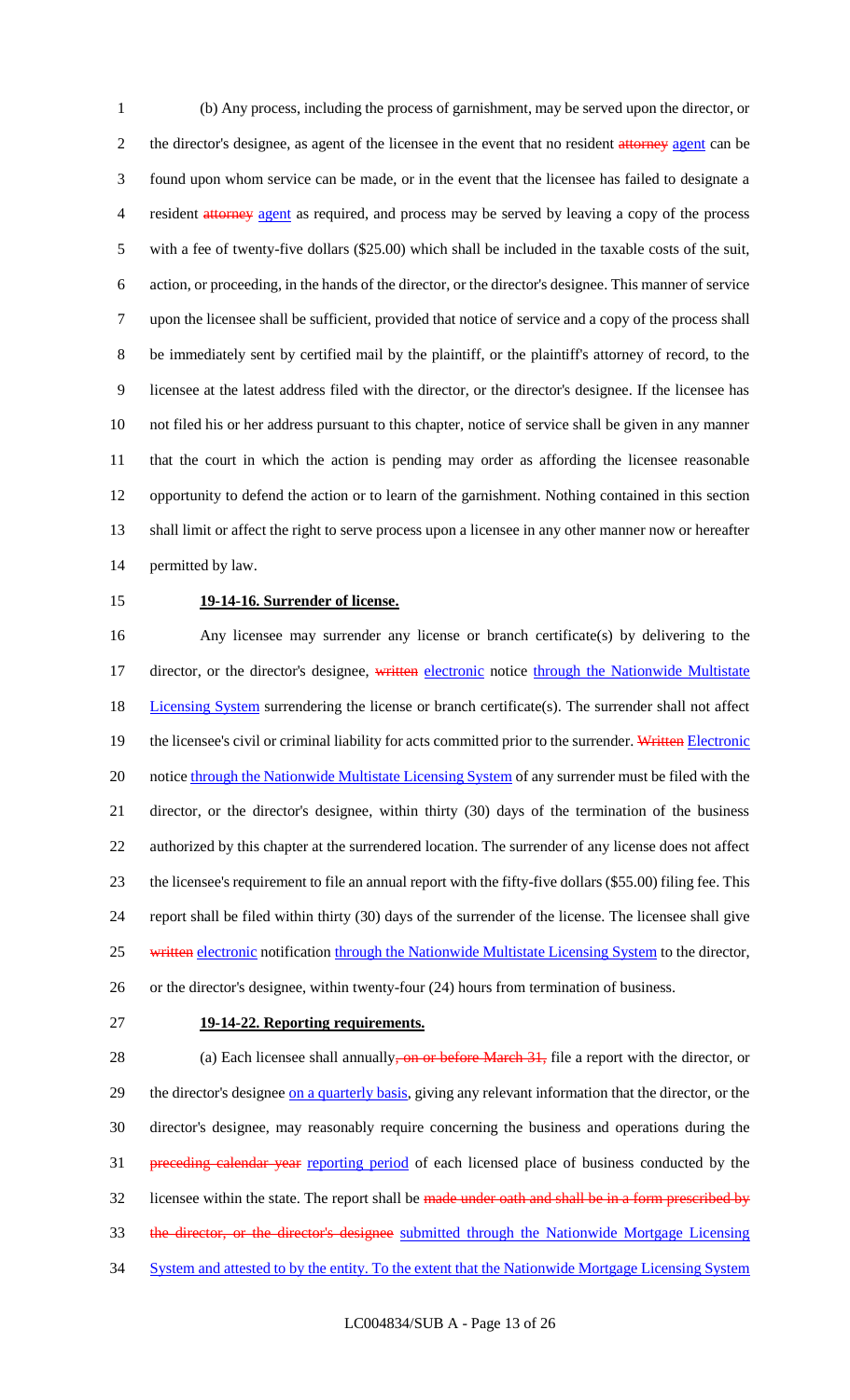1 does not require submission of quarterly reports of condition, each licensee shall, annually, on or before March 31, file a report with the director, or the director's designee giving any relevant information that the director, or the director's designee may reasonably require concerning the business and operations during the preceding calendar year of each licensed place of business 5 conducted by the licensee within the state. At the time of filing each report renewal of the license, the sum of fifty-five dollars (\$55.00) per license and fifty-five dollars (\$55.00) per branch certificate shall be paid by the licensee to the director for the use of the state. Any licensee who or that shall delay transmission of any report required by the provisions of this title beyond the limit, unless additional time is granted, in writing, for good cause, by the director, or the director's designee, shall pay a penalty of twenty-five dollars (\$25) for each day of the delay. In lieu of a report by any licensed mortgage loan originator, the director, or the director's designee, may accept a report by the licensed lender or licensed loan broker who or that employed the licensed mortgage loan originator for the activities of the licensed mortgage loan originator while employed by such lender or loan broker during the applicable calendar year.

 (b) Any licensee shall, within twenty-four (24) hours after actual knowledge, notify the director, or the director's designee, in writing, of the occurrence of any of the following events: the institution of bankruptcy, receivership, reorganization, or insolvency proceedings regarding a licensee; the institution of any adverse government action against a licensee; or any felony indictment or conviction of any licensee or any officers, directors, owners, employees, members, or partners thereof, as the case may be.

 (c) Each mortgage loan originator licensee shall, on or before March 31, 2010, and every March 31st thereafter, file with the director, or the director's designee, evidence acceptable to the director, or the director's designee, that said loan originator licensee has filed with the Nationwide Mortgage Licensing System and Registry a report of condition, which shall be in such form and shall contain such information as the Nationwide Mortgage Licensing System and Registry may require.

 (d) Both the mortgage loan originator and his or her licensed employer shall promptly notify the director, or the director's designee, in writing, within fifteen (15) business days of the termination of employment or services of a mortgage loan originator.

#### **19-14-24. Other business in same place Tying with other business.**

31 No licensee shall conduct any business under this title within any office or place of business in which any other business is solicited or engaged, except as the director, or the director's designee, may authorize, in writing. Approval shall not be unreasonably withheld if the director, or the director's designee, finds that the character of the other business is such that the granting of the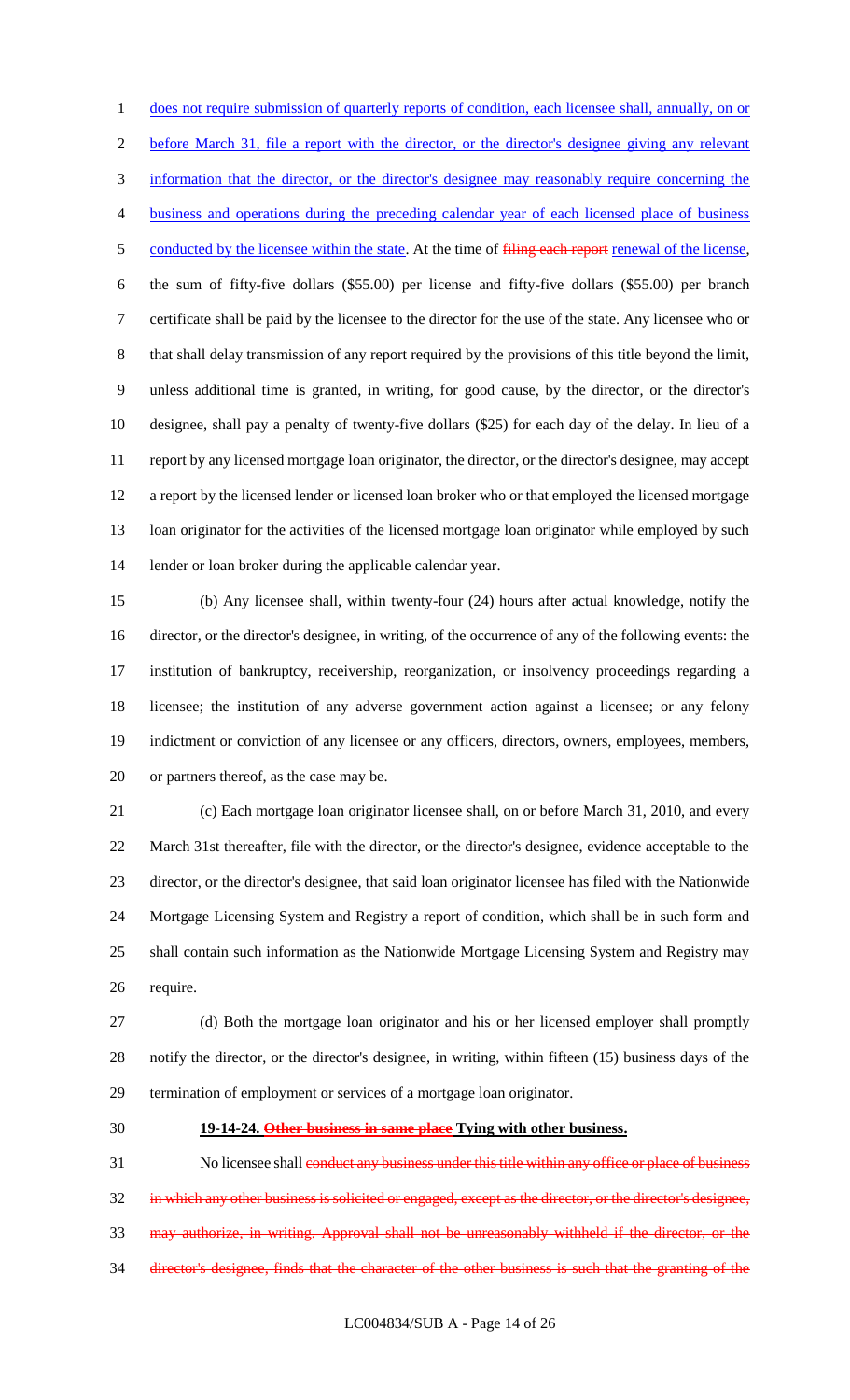1 authority would not evade the provisions of this chapter condition any sale on the requirement that 2 the consumer purchase any other product or service from a specified provider including those providers with whom the licensee is sharing office space. **19-14-25. Transactions and place of business limited by license Transactions and place of business limited by license -- Remote locations.** (a) No licensee shall transact the business provided for by this chapter under any other name or at any other place of business than that named in the license or branch certificate, unless that place is for the exclusive convenience of the customer or meets the requirements for a remote location. The fact that closings occur at a place other than a licensed place of business shall not be deemed to be a violation of this section. (b) Notwithstanding anything to the contrary under this chapter or chapter 14.10 of title 19, 12 employees of a licensee may perform services for the licensee or act as a mortgage loan originator 13 from a remote location subject to each of the following requirements: 14 (1) The employee is subject to the supervision of the licensee; (2) The remote location is the employee's residence or other location identified in the 16 records of the licensee and is within a reasonable distance of a place of business named in the 17 licensee's license or branch certificate, as established by regulations adopted by the director or the director's designee; (3) The licensee has written policies and procedures for supervision of, and employs appropriate risk-based monitoring and oversight process of work performed by, employees working 21 from remote locations; (4) Access to the licensee's computer platforms and to customer information is in accordance with the licensee's comprehensive written information security plan. The licensee must 24 maintain appropriate safeguards for licensee and consumer data, information, and records, including the use of secure virtual private networks ("VPNs") where appropriate; (5) No in-person customer interaction occurs at the remote location, and the licensee will not designate the remote location to consumers or customers as a business location unless the 28 remote location is properly licensed as a branch; (6) Physical records related to the licensee's business, including consumer information, are not maintained at the remote location; (7) The licensee must ensure consumer and licensee information and records remain accessible and available for regulatory oversight and exams; and (8) The licensee must provide training to keep all conversations about, and with, consumers conducted from a remote location confidential, as if conducted from a licensed commercial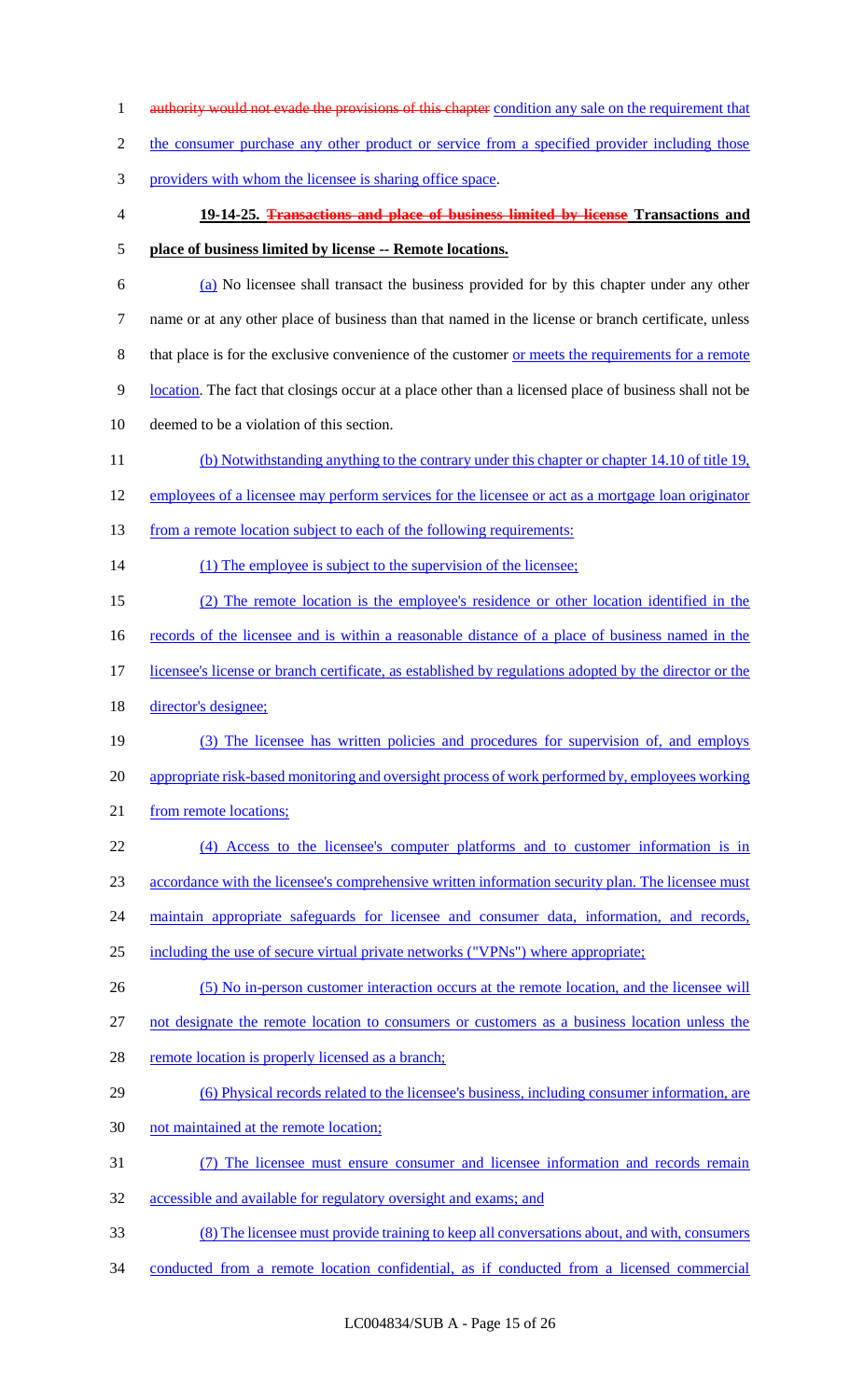location, and to ensure remote employees work in an environment conducive and appropriate to 2 that privacy. (c) A remote location shall not be considered a branch of the licensee; however, activities conducted at a remote location shall be subject to examination under this chapter and § 19-14.10- 5. (d) The director or the director's designee shall have the authority to promulgate rules to establish requirements and standards relating to remote locations. SECTION 4. Sections 19-14.10-3, 19-14.10-4, 19-14.10-8, 19-14.10-10 and 19-14.10-21 of the General Laws in Chapter 19-14.10 entitled "An Act Adopting the Federal Secure and Fair Enforcement for Mortgage Licensing Act of 2009" are hereby amended to read as follows: **19-14.10-3. Definitions.** For purposes of this chapter, the following definitions shall apply: (1) "Depository institution" has the same meaning as in section 3 of the Federal Deposit Insurance Act, and includes any credit union. (2) "Federal banking agencies" means the Board of Governors of the Federal Reserve System, the Comptroller of the Currency, the Director of the Office of Thrift Supervision, the National Credit Union Administration, and the Federal Deposit Insurance Corporation. (3) "Immediate family member" means a spouse, child, sibling, parent, grandparent, or grandchild. This includes stepparents, stepchildren, stepsiblings, and adoptive relationships. (4) "Individual" means a natural person. (5)(i) "Loan processor or underwriter" means an individual who performs clerical or support duties as an employee at the direction of, and subject to the supervision and instruction of, a person licensed as a lender or as a loan broker, or exempt from licensing under chapters 14 or 14.1 of title 19. (ii) For purposes of subsection (5)(i), "clerical or support duties" may include subsequent to the receipt of an application: (A) The receipt, collection, distribution, and analysis of information common for the processing or underwriting of a residential mortgage loan; and (B) Communicating with a consumer to obtain the information necessary for the processing or underwriting of a loan, to the extent that such communication does not include offering or negotiating loan rates or terms, or counseling consumers about residential mortgage loan rates or terms. (iii) An individual engaging solely in loan processor or underwriter activities shall not represent to the public, through advertising or other means of communicating or providing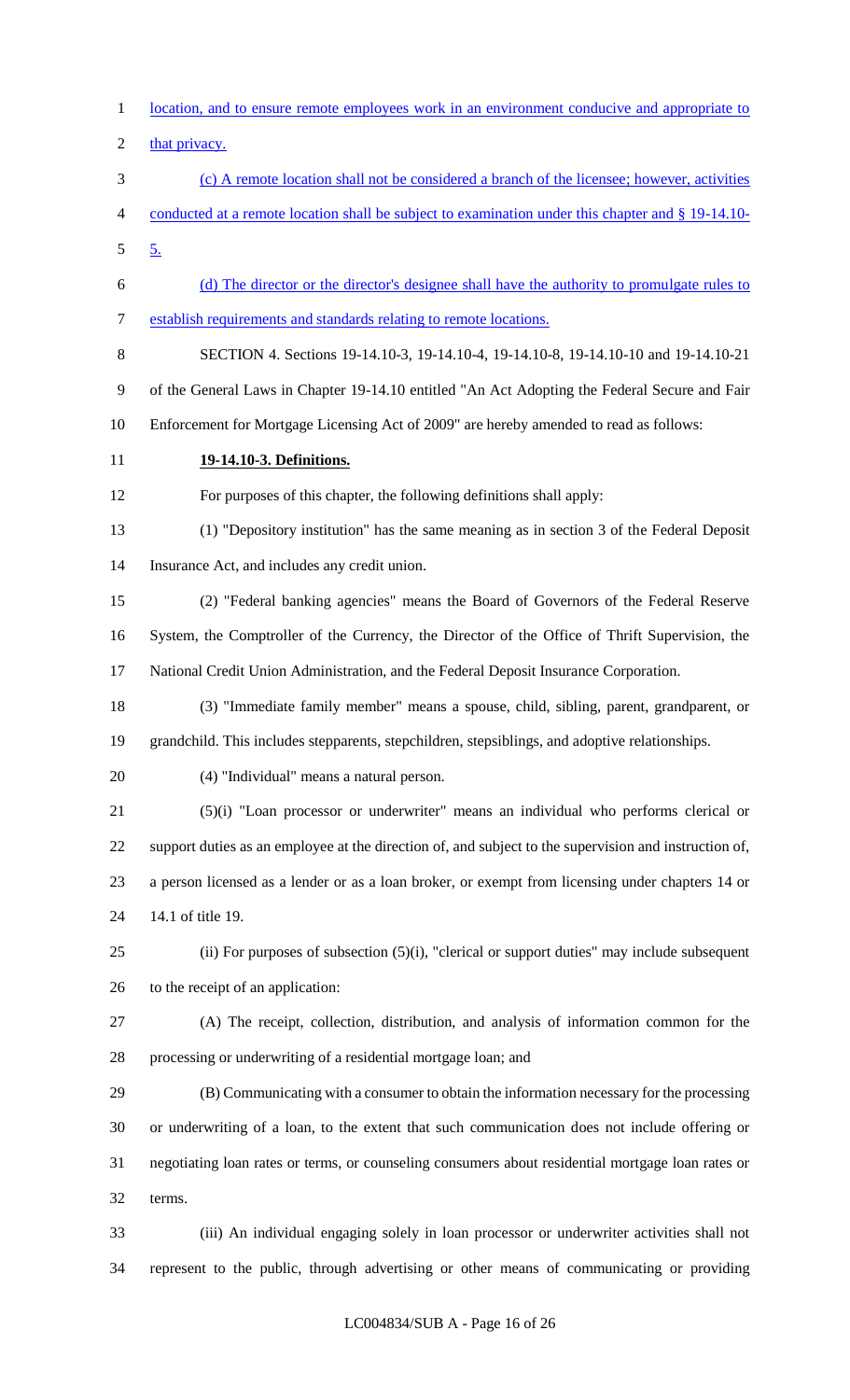information including the use of business cards, stationery, brochures, signs, rate lists, or other promotional items, that such individual can or will perform any of the activities of a mortgage loan originator. (6)(i) "Mortgage loan originator" means: (A) An individual who, for compensation or gain or in the expectation of compensation or gain: (I) Takes a residential mortgage loan application; or (II) Offers or negotiates terms of a residential mortgage loan; (B) Does not include an individual engaged solely as a loan processor or underwriter except 10 as otherwise provided in  $\S$  19-14.10-4(c); (C) Does not include a person or entity who or that only performs real estate brokerage activities and is licensed or registered in accordance with Rhode Island law, unless the person or entity is compensated by a lender, a mortgage broker, or other mortgage loan originator or by any agent of such lender, mortgage broker, or other mortgage loan originator; (D) Does not include a person or entity solely involved in extensions of credit relating to timeshare plans, as that term is defined in 11 U.S.C. § 101(53D), as amended; and (E) Does not include a person (or its employees) engaged in servicing mortgage loans. For purposes of this exclusion, "servicing mortgage loans" means, on behalf of the note holder, collecting and receiving payments, including payments of principal, interest, escrow amounts, and other sums due, on obligations due and owing to the note holder pursuant to a residential mortgage loan, and, when the borrower is in default or in reasonably foreseeable likelihood of default, working with the borrower on behalf of the note holder and pursuant to the contract between the person servicing mortgage loans and the note holder, to modify but not refinance, either temporarily or permanently, the obligations, or otherwise finalizing collection of the obligation through the foreclosure process. (ii) "Real estate brokerage activity" means any activity that involves offering or providing real estate brokerage services to the public, including: (A) Acting as a real estate agent or real estate broker for a buyer, seller, lessor, or lessee of real property; (B) Bringing together parties interested in the sale, purchase, lease, rental, or exchange of real property; (C) Negotiating, on behalf of any party, any portion of a contract relating to the sale, purchase, lease, rental, or exchange of real property (other than in connection with providing financing with respect to any such transaction);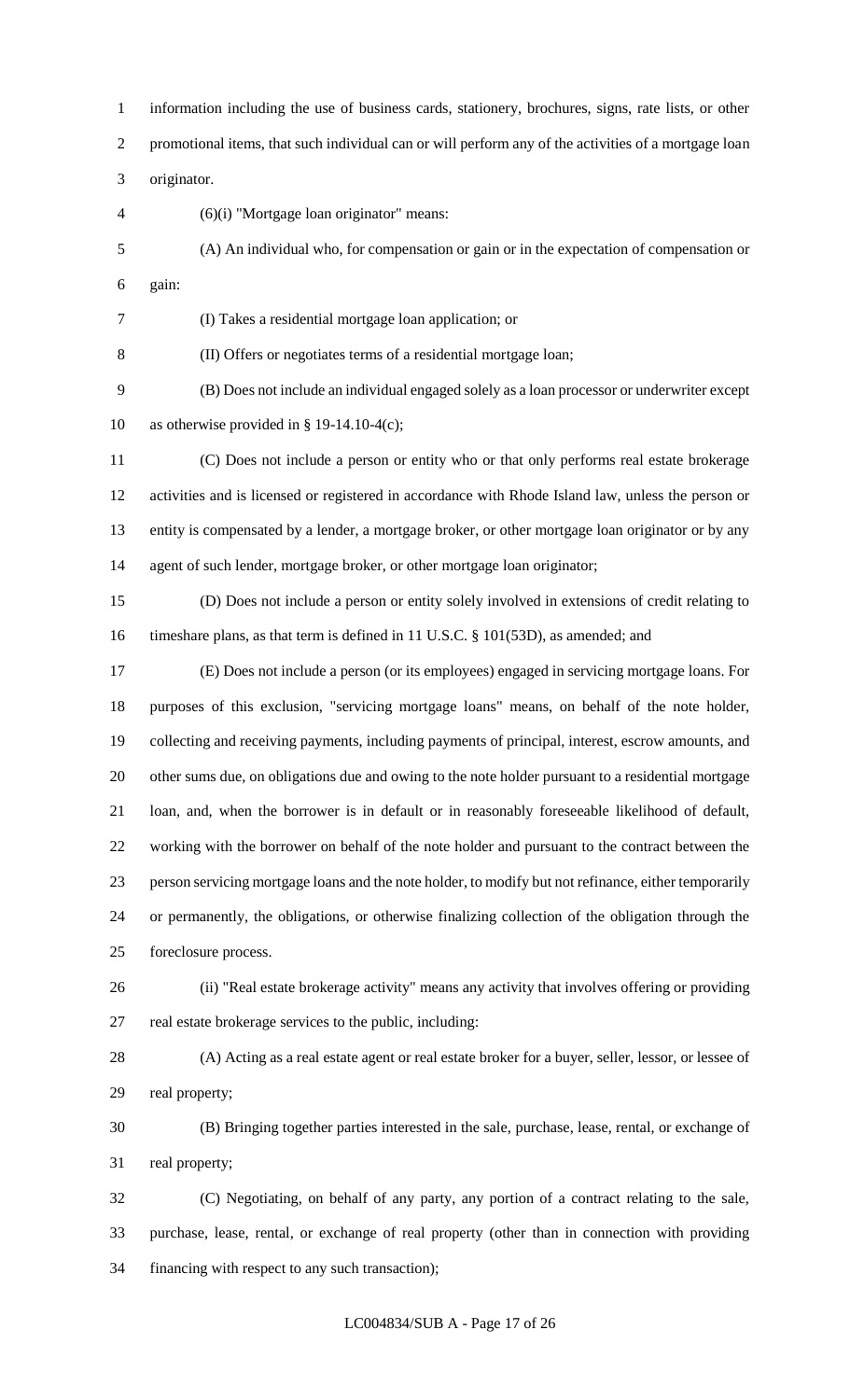| $\mathbf{1}$   | (D) Engaging in any activity for which a person engaged in the activity is required to be                 |
|----------------|-----------------------------------------------------------------------------------------------------------|
| $\overline{2}$ | registered or licensed as a real estate agent or real estate broker under any applicable law; and         |
| 3              | (E) Offering to engage in any activity, or act in any capacity, described in subparagraphs                |
| 4              | $(A), (B), (C),$ or $(D)$ of this section.                                                                |
| 5              | (7) "Nationwide Mortgage Multistate Licensing System and Registry" means a mortgage                       |
| 6              | licensing system developed and maintained by the Conference of State Bank Supervisors and the             |
| $\overline{7}$ | American Association of Residential Mortgage Regulators for the licensing and registration of             |
| 8              | licensed mortgage loan originators.                                                                       |
| 9              | (8) "Nontraditional mortgage product" means any mortgage product other than a thirty-                     |
| 10             | year (30), fixed-rate mortgage.                                                                           |
| 11             | (9) "Person" means a natural person, corporation, company, limited-liability company,                     |
| 12             | partnership, association, or any other entity however organized.                                          |
| 13             | (10) "Registered mortgage loan originator" means any individual who:                                      |
| 14             | (i) Meets the definition of mortgage loan originator and is an employee of:                               |
| 15             | (A) A depository institution;                                                                             |
| 16             | (B) A subsidiary that is:                                                                                 |
| 17             | (1) Owned and controlled by a depository institution; and                                                 |
| 18             | (2) Regulated by a Federal banking agency; or                                                             |
| 19             | (C) An institution regulated by the Farm Credit Administration; and                                       |
| 20             | (ii) Is registered with, and maintains a unique identifier through, the Nationwide Mortgage               |
| 21             | Multistate Licensing System and Registry.                                                                 |
| 22             | (11) "Residential mortgage loan" means any loan primarily for personal, family, or                        |
| 23             | household use that is secured by a mortgage, deed of trust, or other equivalent, consensual security      |
| 24             | interest on a dwelling (as defined in $\S 103(v)$ of the Truth in Lending Act) or residential real estate |
| 25             | upon which is constructed or intended to be constructed a dwelling (as so defined).                       |
| 26             | (12) "Residential real estate" means any real property located in Rhode Island upon which                 |
| 27             | is constructed, or intended to be constructed, a dwelling.                                                |
| 28             | (13) "SAFE Act" means the Secure and Fair Enforcement for Mortgage Licensing Act,                         |
| 29             | comprising §§ 1501-1517 of the Housing and Economic Recovery Act of 2008, Public Laws 110-                |
| 30             | 289.                                                                                                      |
| 31             | (14) "Unique identifier" means a number or other identifier assigned by protocols                         |
| 32             | established by the nationwide mortgage licensing system and registry Nationwide Multistate                |
| 33             | <b>Licensing System.</b>                                                                                  |
| 34             | 19-14.10-4. License and registration required.                                                            |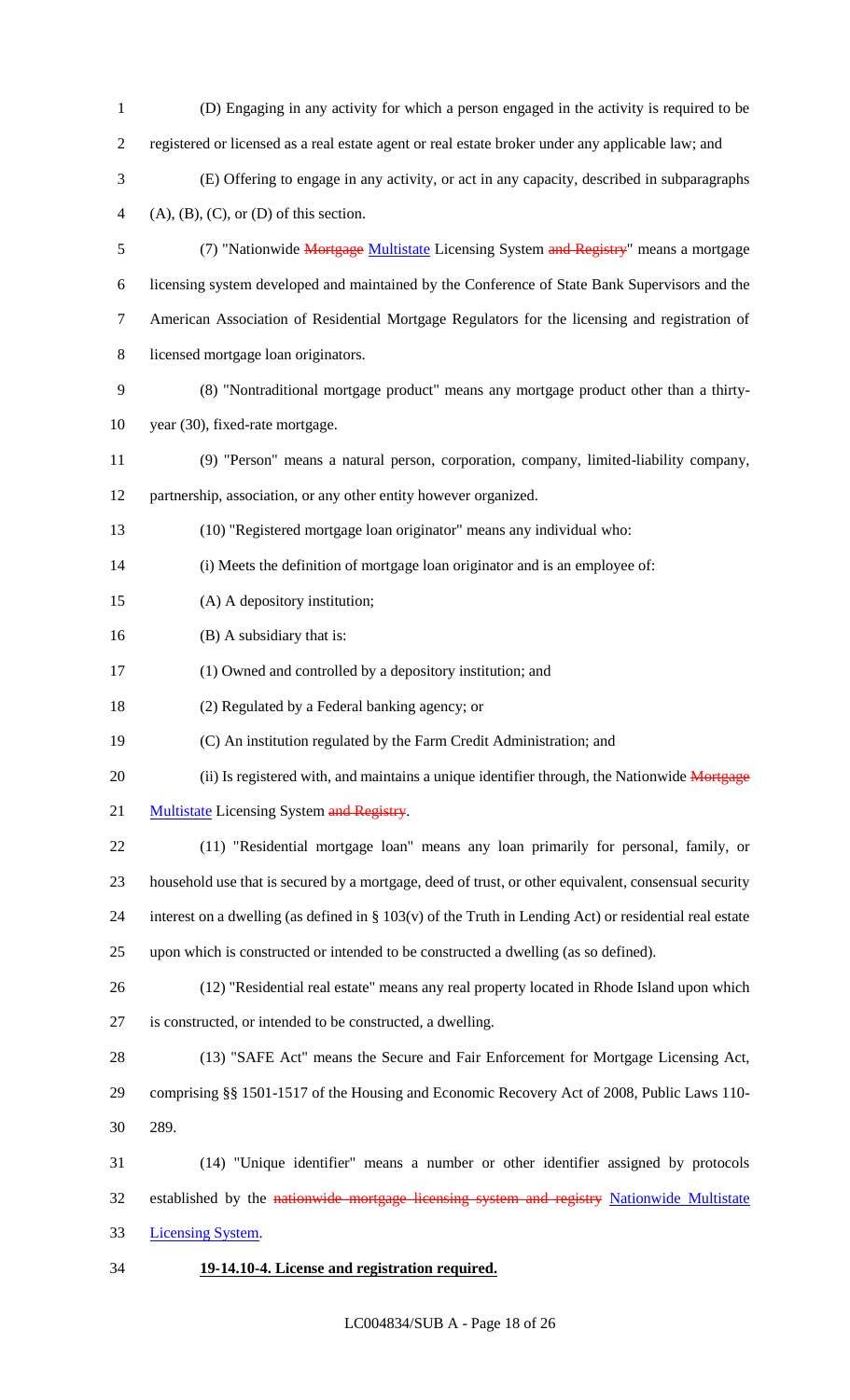(a) An individual, unless specifically exempted from this chapter under subsection (b), shall not engage in the business of a mortgage loan originator with respect to any dwelling located in this state without first obtaining and maintaining annually a license under this chapter. Each licensed mortgage loan originator must register with and maintain a valid unique identifier issued by the nationwide mortgage licensing system and registry.

(b) The following individuals are exempt from this chapter:

(1) Registered mortgage loan originators, when acting for an entity described in § 19-14.10-

8  $3(10)(i)(A)$ ,  $(10)(i)(B)$ , or  $(10)(i)(C)$  are exempt from this chapter.

 (2) Any individual who offers or negotiates terms of a residential mortgage loan with or on behalf of an immediate family member of the individual.

- (3) Any individual who offers or negotiates terms of a residential mortgage loan secured by a dwelling that served as the individual's residence.
	-

 (4) A licensed attorney who negotiates the terms of a residential mortgage loan on behalf of a client as an ancillary matter to the attorney's representation of the client, unless the attorney is compensated by a lender, a mortgage broker, or other mortgage loan originator or by any agent of such lender, mortgage broker, or other mortgage loan originator.

 (5) A licensed attorney when performing loan closing services for a licensed lender, licensed loan broker, or for an entity exempt from licensing under § 19-14.1-10(a)(4);

 (6) A mortgage loan originator: (i) Who is employed by a lender or loan broker licensed 20 under chapter 14 of title 19 and/or chapter 14.1 of title 19; (ii) Who works at a qualified location; 21 (iii) Who is registered with, and maintains a unique identifier through, the Nationwide Mortgage 22 Multistate Licensing System and Registry; (iv) Who acts only as a mortgage loan originator for residential mortgage loans secured by dwellings (as defined in Section 103(v) of the Truth in Lending Act) constructed, or to be constructed, on real property located in states other than Rhode Island; and (v) Who is licensed or registered as required by applicable law in each state in which such real property is located. As used herein, the term "qualified location" means a location licensed 27 under this chapter 14 of title 19 that serves as the primary place of employment of at least one

28 mortgage loan originator licensed under chapter 14.10 of title 19 or a remote location.

 (c) An individual loan processor or underwriter who is an independent contractor may not engage in the activities of a loan processor or underwriter unless such independent contractor loan processor or underwriter obtains and maintains a license under chapters 14 and 14.10 of title 19. Each independent contractor loan processor or underwriter licensed as a mortgage loan originator must have and maintain a valid unique identifier issued by the nationwide mortgage licensing system and registry.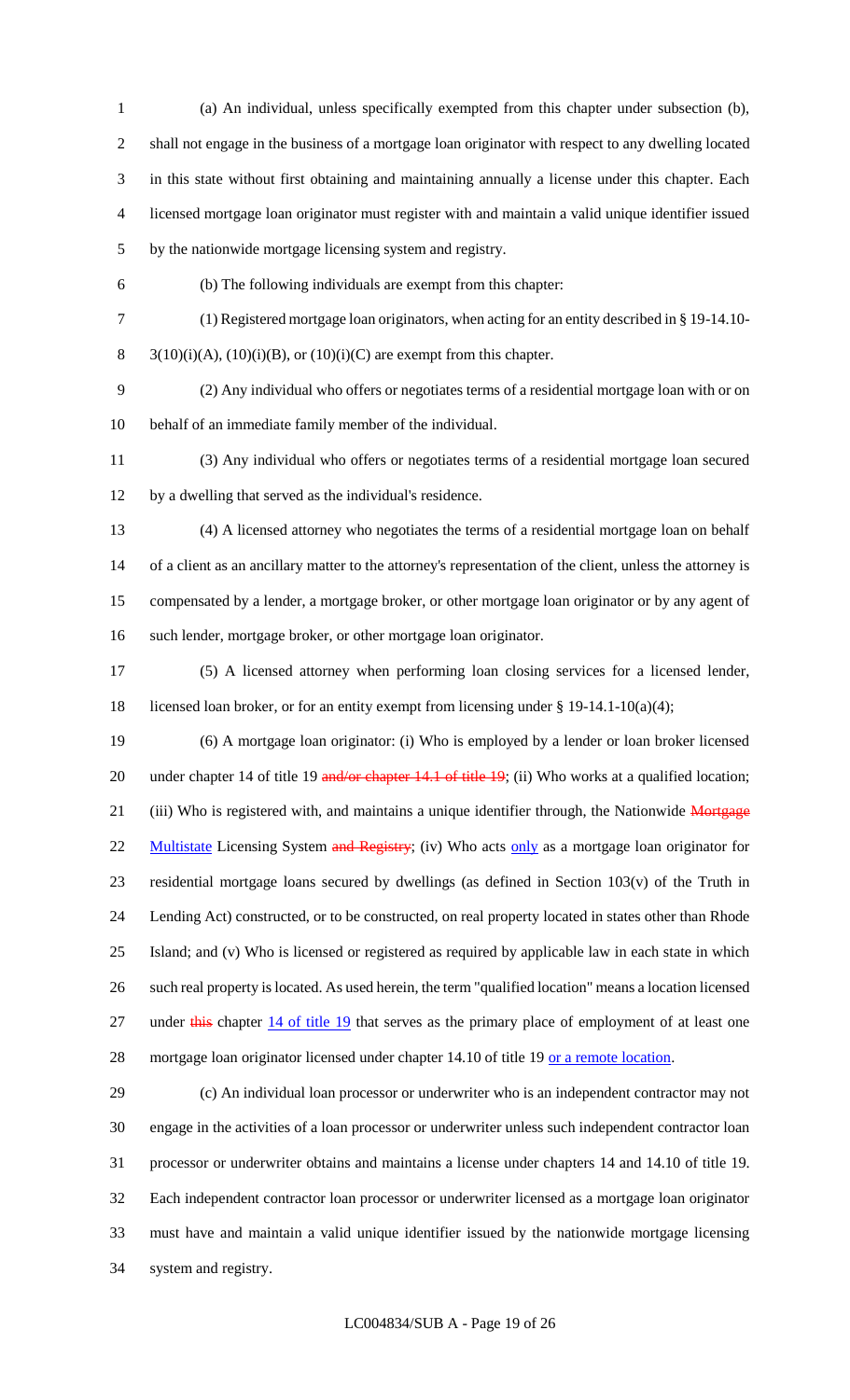(d) For the purposes of implementing an orderly and efficient licensing process the director, or the director's designee, may establish licensing rules or regulations and interim procedures for licensing and acceptance of applications. For previously registered or licensed individuals the director, or the director's designee, may establish expedited review and licensing procedures as follows:

 (1) A mortgage loan originator applicant whose employer at the time of application for a 7 mortgage loan originator license is an entity described in § 19-14.10-3(10)(i)(A), (10)(i)(B), or (10)(i)(C) and who has been assigned a unique identifier through the nationwide mortgage licensing system and registry and who has completed and filed with the director, or the director's designee, all information, documents and requirements for licensure pursuant to this chapter shall be permitted to continue to act as a mortgage loan originator for the period prior to action being taken on his or her application by the director, or the director's designee;

 (2) A mortgage loan originator applicant who has been assigned a unique identifier through 14 the Nationwide Mortgage Multistate Licensing System and Registry and who has completed and filed with the director, or the director's designee, all information, documents and requirements for licensure pursuant to this chapter and whose employer at the time of application for a mortgage loan originator license is a lender or loan broker licensed under chapters 14 and 14.1 of title 19, shall be permitted to continue to act as a mortgage loan originator for the period prior to action being taken on his or her application by the director, or director's designee, if the applicant and a senior officer or principal of such lender or loan broker files written attestation to the director, or the director's designee that:

 (i) The applicant is currently, or has within the six-month (6) period prior to the date of the application, been acting as a registered mortgage loan originator in this state or as a state-licensed mortgage loan originator in another state, in either case under the provisions of Section 1507 of the SAFE Act, 12 U.S.C. § 5106;

 (ii) The applicant has never had a mortgage loan license or registration denied, revoked, or suspended in any governmental jurisdiction; and

 (iii) The applicant has not been convicted of a felony that would otherwise authorize the director, or the director's designee, to deny the applicant a license.

 (3) Any provisional authority to act as a mortgage loan originator issued pursuant to this subsection (d) shall expire on the earlier of: (i) The date on which the director, or the director's designee, issues or denies the application for the license; or (ii) One hundred twenty (120) days from the date of application for the license.

(4) The director, or the director's designee, may deny or suspend the rights of a lender or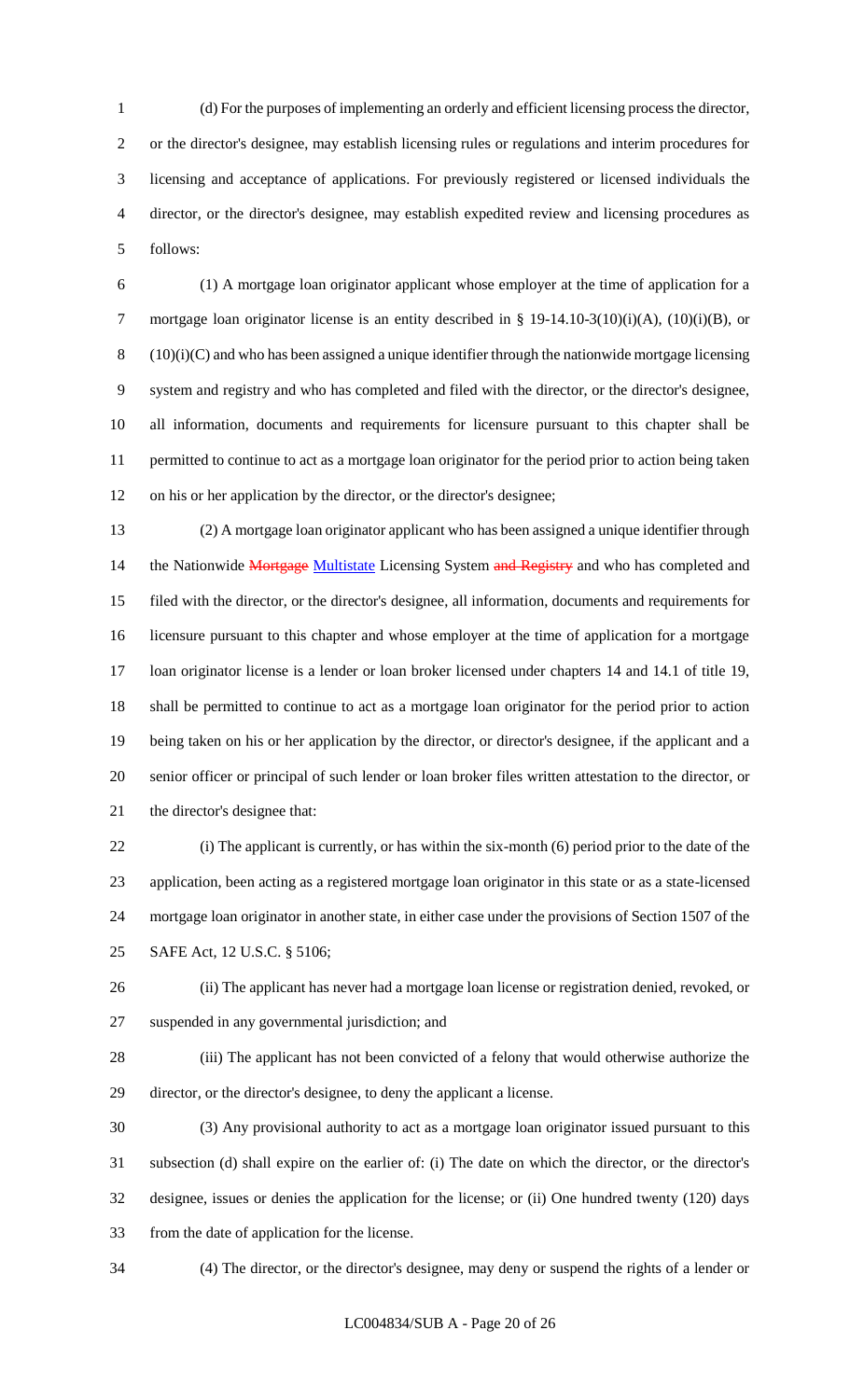1 loan broker licensed under chapter 14 or 14.1 of title 19 to employ a mortgage loan originator under subsection (d) if the director, or the director's designee, finds that such lender or loan broker, a senior official or principal thereof, or the applicant failed to exercise due diligence and good faith 4 when submitting the attestations required in subsection  $(d)(1)$  or  $(d)(2)$ .

## **19-14.10-8. Testing of loan originators.**

 (a) In order to meet the written test requirement referred to in this chapter, an individual shall pass, in accordance with the standards established under this subsection, a qualified written 8 test developed by the Nationwide Mortgage Multistate Licensing System and Registry and 9 administered by a test provider approved by the Nationwide Mortgage Multistate Licensing System 10 and Registry based upon reasonable standards.

 (b) A written test shall not be treated as a qualified written test for purposes of this section unless the test adequately measures the applicant's knowledge and comprehension in appropriate subject areas, including:

(1) Ethics;

(2) Federal law and regulation pertaining to mortgage origination;

(3) State law and regulation pertaining to mortgage origination;

 (4) Federal and state law and regulation, including instruction on fraud, consumer protection, the nontraditional mortgage marketplace, and fair-lending issues.

 (c) Nothing in this section shall prohibit a test provider approved by the Nationwide 20 Mortgage Multistate Licensing System and Registry from providing a test at the location of the employer of the applicant or the location of any subsidiary or affiliate of the employer of the applicant, or the location of any entity with which the applicant holds an exclusive arrangement to conduct the business of a mortgage loan originator.

24 (d)(1) An individual shall not be considered to have passed a qualified written test unless the individual achieves a test score of not less than seventy-five percent (75%) correct answers to questions.

- (2) An individual may retake a test three (3) consecutive times with each consecutive taking occurring at least thirty (30) days after the preceding test.
- (3) After failing three (3) consecutive tests, an individual shall wait at least six (6) months before taking the test again.

 (4) A licensed mortgage loan originator who fails to maintain a valid license for a period 32 of  $five (5)$  three (3) years or longer shall retake the test, not taking into account any time during which such individual is a registered mortgage loan originator.

### **19-14.10-10. Continuing education for mortgage loan originators.**

LC004834/SUB A - Page 21 of 26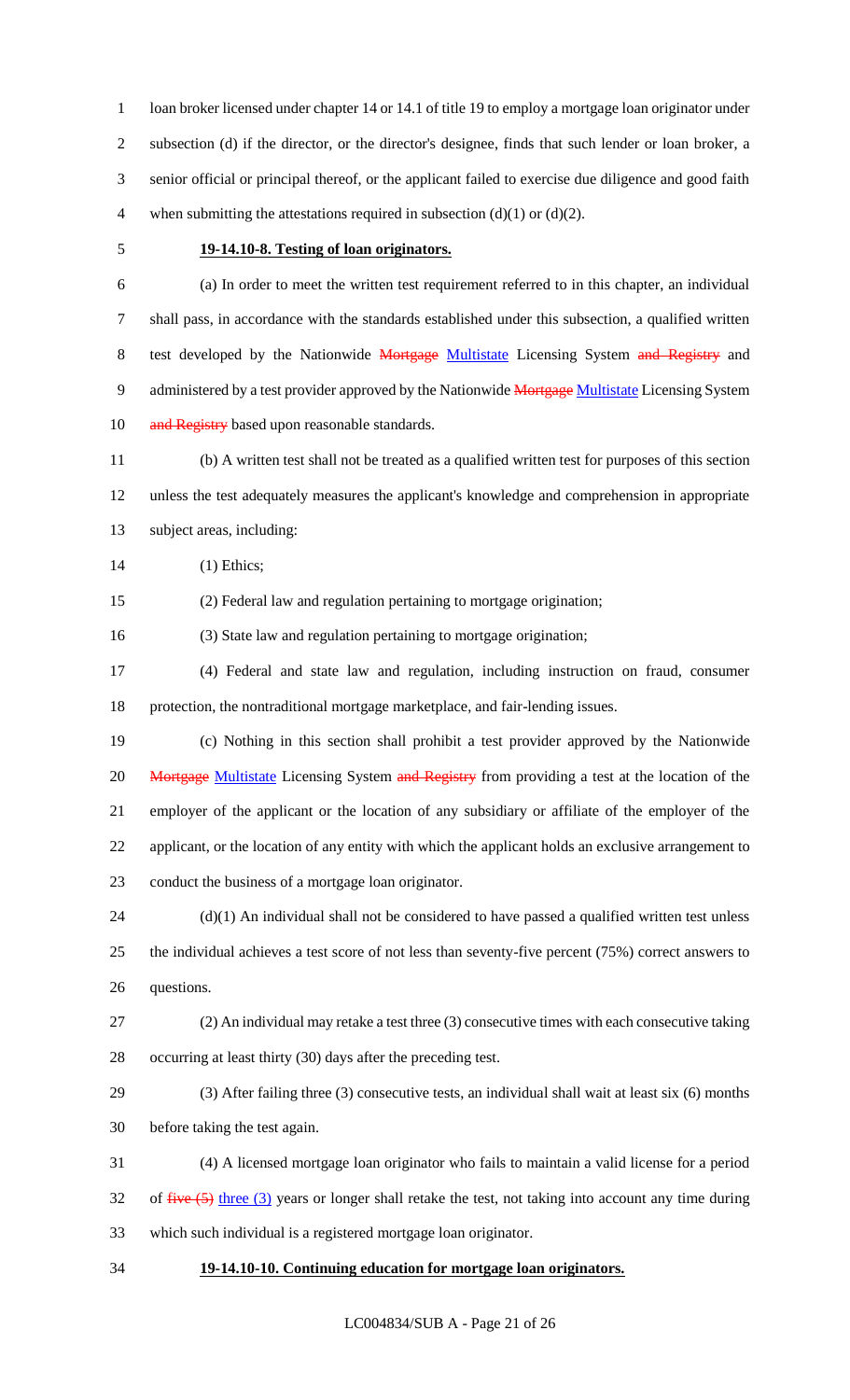(a) In order to meet the annual continuing education requirements referred to in § 19-14.10- 9, a licensed mortgage loan originator shall complete at least (8) hours of education approved in accordance with subsection (b), which shall include at least: (1) Three (3) hours of Federal law and regulations; (2) Two (2) hours of ethics, which shall include instruction on fraud, consumer protection, and fair-lending issues; (3) Two (2) hours of training related to lending standards for the nontraditional mortgage product marketplace; and (4) One hour of Rhode Island law and regulations. (b) For purposes of this section, continuing education courses shall be reviewed and 11 approved by the Nationwide Mortgage Multistate Licensing System and Registry based upon reasonable standards. Review and approval of a continuing education course shall include review and approval of the course provider. (c) Nothing in this section shall preclude any education course, as approved by the Nationwide Mortgage Licensing System and Registry, that is provided by the employer of the mortgage loan originator or an entity that is affiliated with the mortgage loan originator by an agency contract, or any subsidiary or affiliate of such employer or entity. (d) Continuing education may be offered either in a classroom, online, or by any other 19 means approved by the Nationwide Mortgage Multistate Licensing System and Registry. (e) A licensed mortgage loan originator: (1) Except for § 19-14.10-9(b) and subsection (i) of this section, may only receive credit for a continuing education course in the year in which the course is taken; and (2) May not take the same approved course in the same or successive years to meet the annual requirements for continuing education. (f) A licensed mortgage loan originator who is an approved instructor of an approved continuing education course may receive credit for the licensed mortgage loan originator's own annual continuing education requirement at the rate of two (2) hours credit for every one hour taught. (g) A person having successfully completed the education requirements approved by the 30 Nationwide Mortgage Multistate Licensing System and Registry in subsections  $(a)(1)$ ,  $(a)(2)$  and (a)(3) for any state shall be accepted as credit towards completion of continuing education requirements in Rhode Island. Nothing herein shall relieve an applicant of the obligation to satisfy educational requirements specifically related to Rhode Island law and regulations.

(h) A licensed mortgage loan originator who subsequently becomes unlicensed must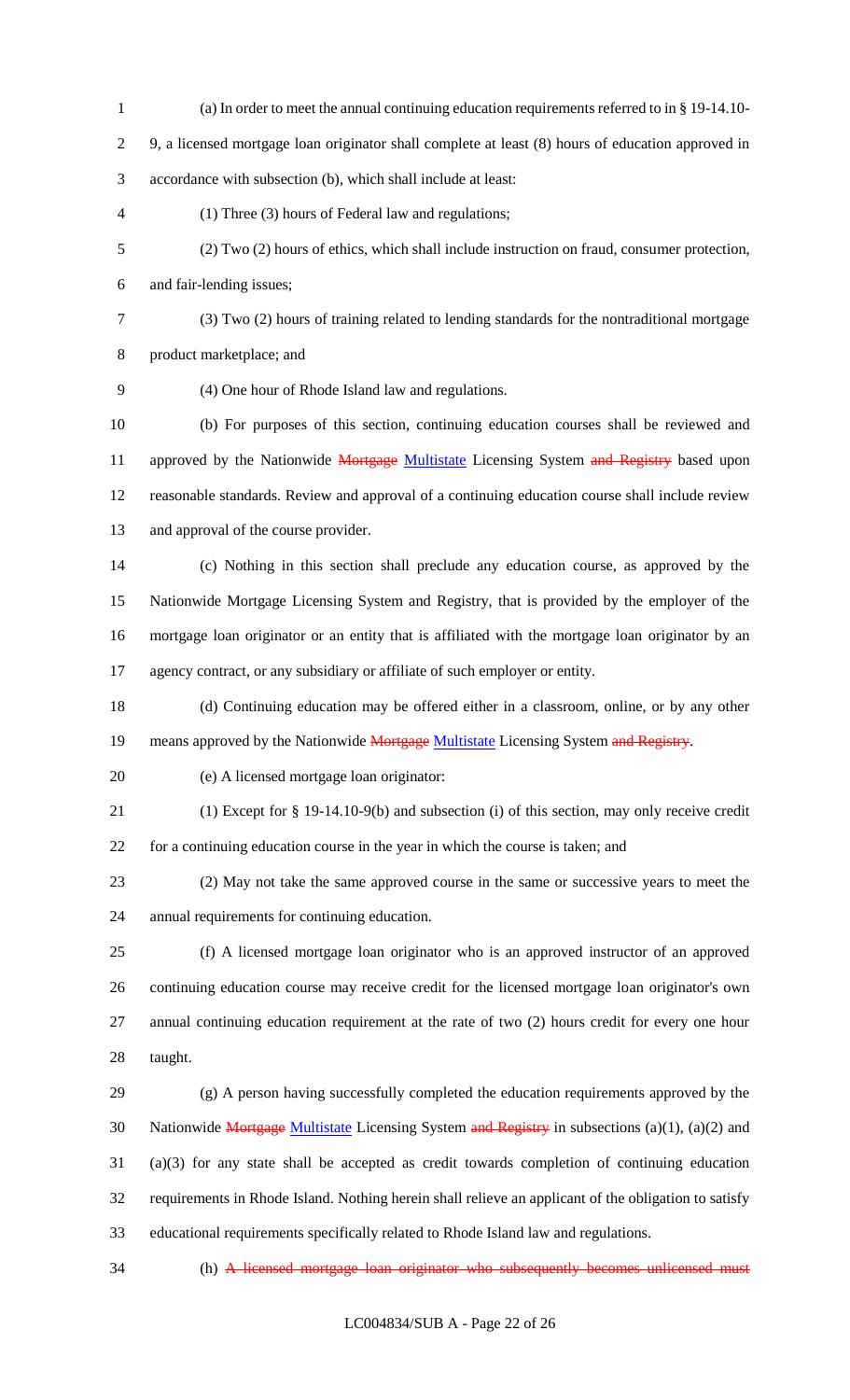- complete the continuing education requirements for the last year in which the license was held prior
- 2 to issuance of a new or renewed license.

An individual who:

- (1) Fails to acquire a valid mortgage loan originator license or federal registration within
- 5 three (3) years from the date of federal compliance with any approved pre-licensure education (PE)
- program; or
- (2) Has obtained a mortgage loan originator license or federal registration but did not
- maintain an active license or federal registration for at least three (3) years must complete at least
- twenty (20) hours of PE in order to be eligible for state mortgage loan originator licensure.
- 10 (i) A person meeting the requirements of  $\S$  19-14.10-9(a)(1) and (a)(3) may make up any deficiency in continuing education as established by rule or regulation of the director, or the director's designee.
- 

## **19-14.10-21. Unique identifier shown.**

14 The name and the unique identifier assigned by the Nationwide Multistate Licensing 15 System of any person originating a residential mortgage loan shall be clearly shown on all residential mortgage loan application forms, solicitations or advertisements, including business cards or websites, and any other documents as established by rule, regulation or order of the director, or the director's designee.

- SECTION 5. Chapter 19-4 of the General Laws entitled "Regulatory Oversight" is hereby amended by adding thereto the following section:
- **19-4-19. Resident agent -- Financial Institutions.**
- Each bank and lending institution doing business in this state, whether acting under state
- or federal authority shall maintain a resident agent in this state who shall have authority to endorse
- insurance claim checks on behalf of those banks and lending institutions, which banks and lending
- institutions shall include, but are not limited to:
- 26 (1) A bank, savings bank, or trust company, as defined in this title, its affiliates or
- subsidiaries,
- 28 (2) A bank holding company, as defined in 12 U.S.C. § 1841, its affiliates or subsidiaries,
- 29 (3) Mortgage companies, and
- (4) Any other individual, corporation, partnership, or association authorized to take
- deposits and/or to make loans of money under the provisions of title 19.
- SECTION 6. Chapter 19-14 of the General Laws entitled "Licensed Activities" is hereby
- amended by adding thereto the following section:
- **19-14-34. Resident agent -- Loss payee.**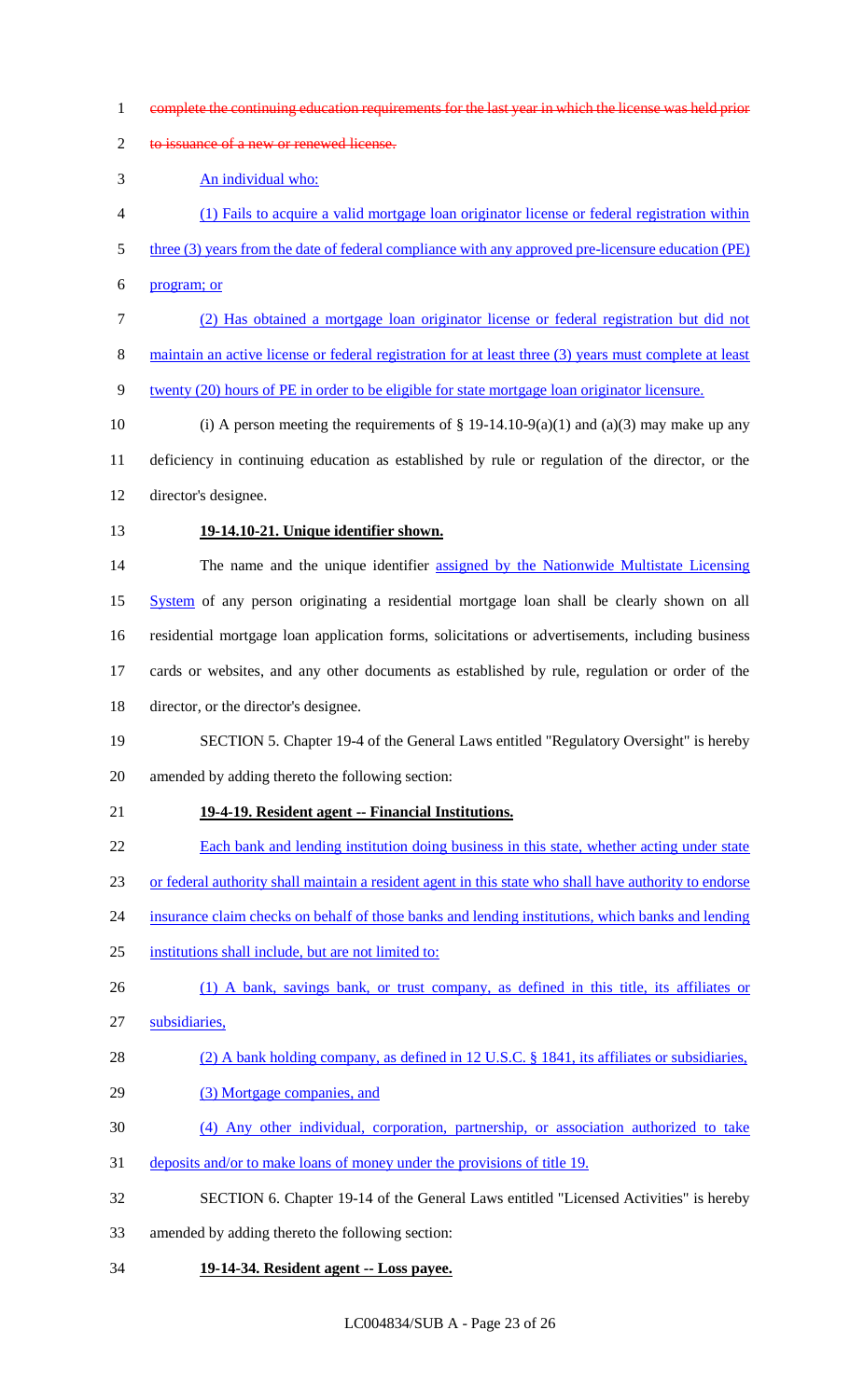endorse insurance claim checks on behalf of such licensee. (b) A licensee that has not and will not be included as a loss payee on any insurance policy may be exempted from the provisions of subsection (a) of this section and §§ 5-38-26 and 27-5- 5 3.3. An applicant that wishes to obtain an exemption must clearly state in its business plan that it is not a loss payee on any insurance policy and must provide the department with a statement that it will not be designated as a loss payee on any insurance policy. A licensee that obtains an exemption should expect that compliance will be evaluated on examination. SECTION 7. Sections 19-4-5 and 19-4-7 of the General Laws in Chapter 19-4 entitled "Regulatory Oversight" are hereby repealed. **19-4-5. Quarterly statement of condition of regulated institutions. At least once every three (3) months, every regulated institution shall prepare a statement** 13 showing the condition of the regulated institution as it appears upon its books, in the form of a 14 balance sheet prepared in accordance with generally accepted accounting principles. This statement shall be posted in a conspicuous place, where it may be easily read by the public. **19-4-7. Balance sheet form -- Publication of report. Once each calendar year, every financial institution, at its own expense, shall publish a** 18 report in the form of a balance sheet, in a newspaper in the city or town in which the financial institution is located. If there is no newspaper published in the city or town where the financial 20 institution is located, then the report shall be published in a newspaper published in a city or town 21 nearby. SECTION 8. Section 19-14.8-12 of the General Laws in Chapter 19-14.8 entitled "Uniform Debt-Management Services Act" is hereby repealed. **19-14.8-12. Registration in another state. If a provider holds a license or certificate of registration in another state authorizing it to** 26 provide debt-management services, the provider may submit a copy of that license or certificate 27 and the application for it instead of an application in the form prescribed by  $\frac{10}{2}$  14.8–5(a),  $\frac{219}{2}$ 28 14.8-6, or § 19-14.8-11(b). The director shall accept the application and the license or certificate 29 from the other state as an application for registration as a provider or for renewal of registration as a provider, as appropriate, in this state if: (1) The application in the other state contains information substantially similar to, or more comprehensive than, that required in an application submitted in this state; (2) The applicant provides the information required by § 19-14.8-6(1), (3), (10), (12), and

(a) Each licensee shall maintain a resident agent in this state who shall have authority to

34  $(13)$ ; and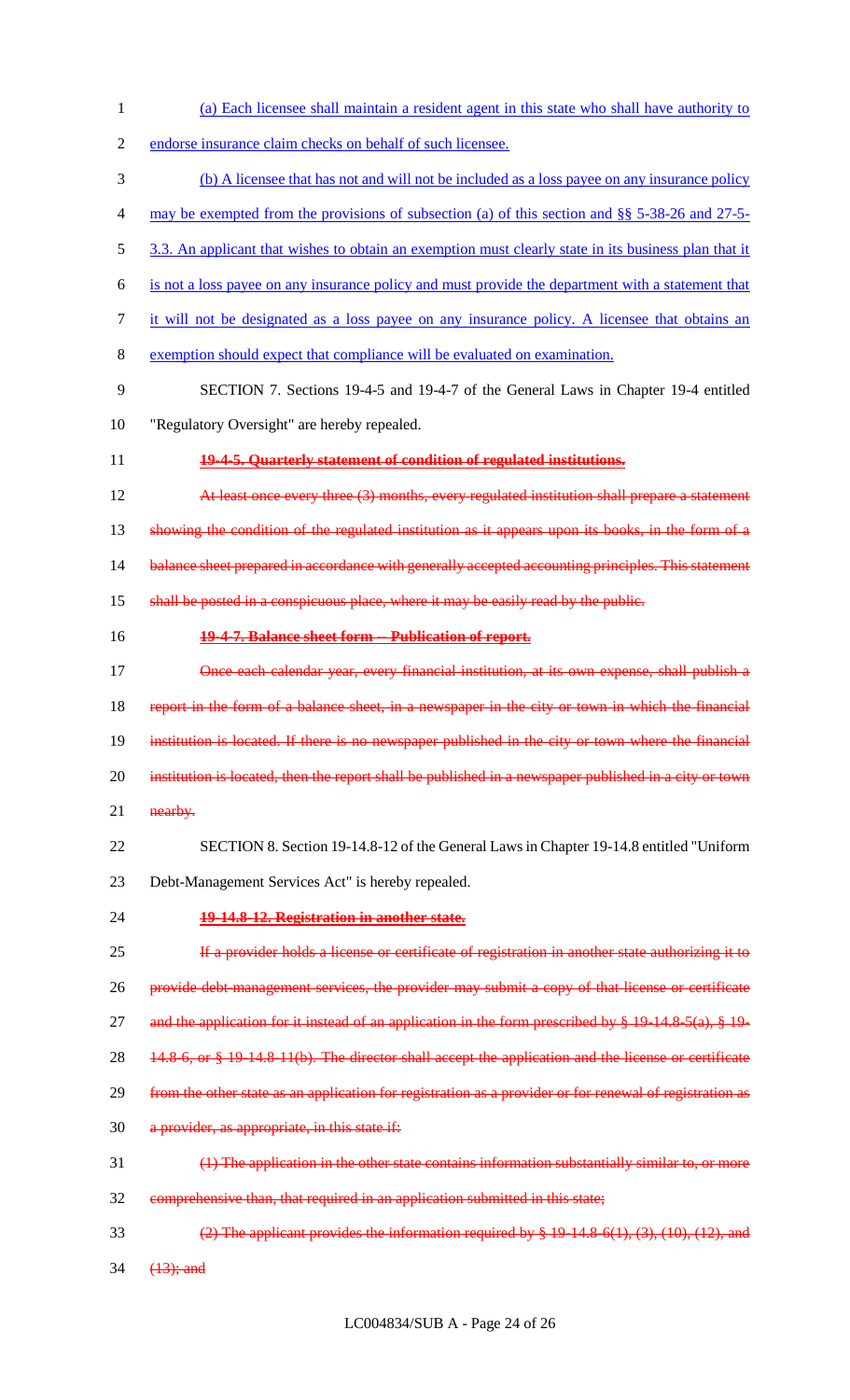- 1 (3) The applicant, under oath or certified under the penalties of perjury, certifies that the
- 2 information contained in the application is current or, to the extent it is not current, supplements
- 3 the application to make the information current.
- 4 SECTION 9. This act shall take effect upon passage.

======== LC004834/SUB A  $=$